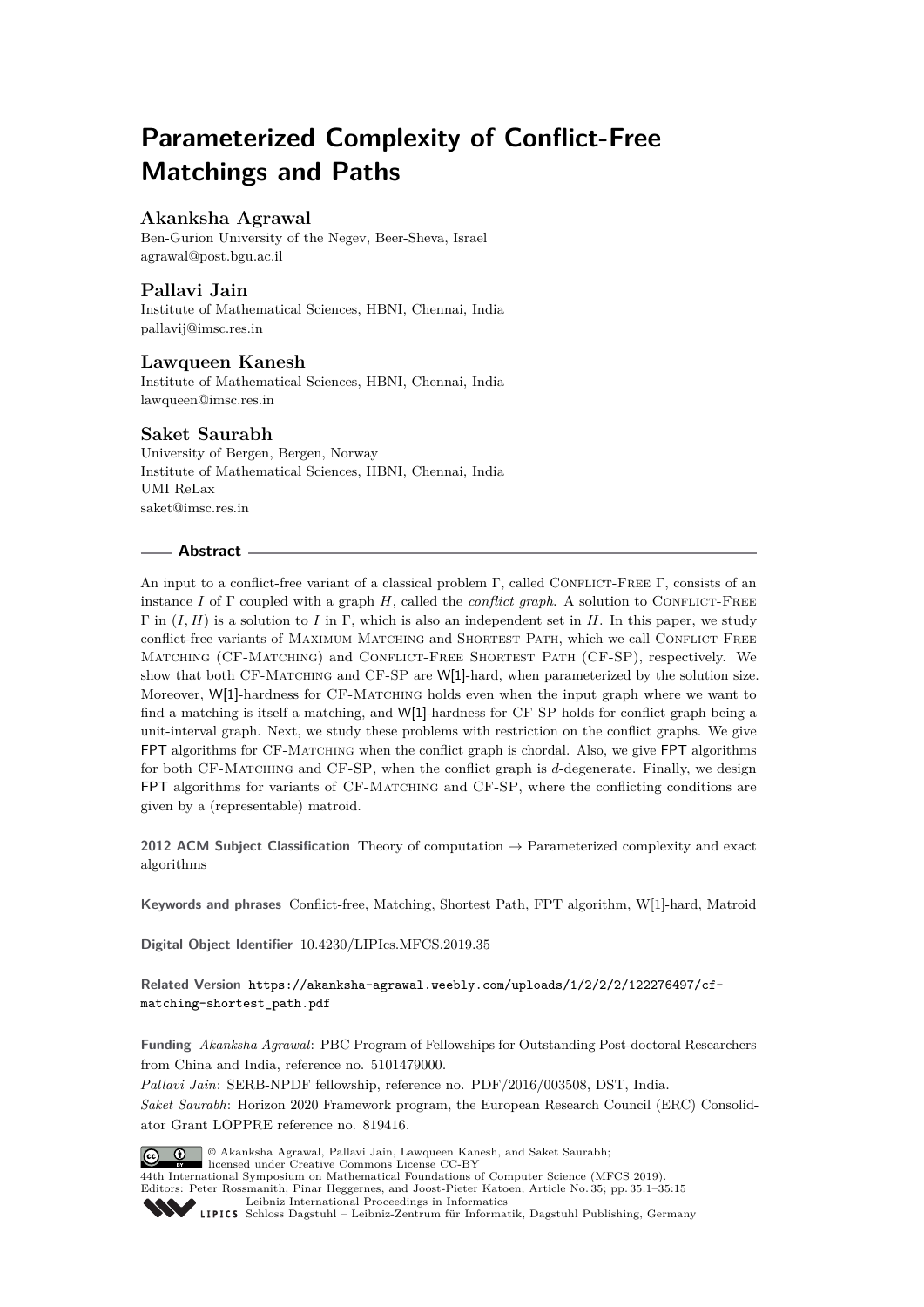#### **35:2 Parameterized Complexity of Conflict-Free Matchings and Paths**

# **1 Introduction**

In the recent years, conflict-free variant of classical combinatorial optimization problems have gained attention from the viewpoint of algorithmic complexity. A typical input to a conflict-free variant of a classical problem Γ, which we call CONFLICT-FREE Γ, consists of an instance *I* of Γ coupled with a graph *H*, called the *conflict graph*. A solution to CONFLICT-FREE  $\Gamma$  in  $(I, H)$  is a solution to *I* in  $\Gamma$ , which is also an independent set in *H*. Notice that conflict-free version of the problem introduces the constraint of "impossible pairs" in the solution that we seek for. Such a constraint of "impossible pairs" in a solution arises, for example, in the context of program testing and validation [16, 23]. Gabow et al. [16] studied the conflict-free version of paths in a graph, which they showed to be NP-complete.

Conflict-free variants of several classical problems such as, Bin Packing [10, 18, 20], Knapsack [35, 32], Minimum Spanning Tree [5, 6], Maximum Matching [6], Maximum FLOW [33, 34], SHORTEST PATH [6] and SET COVER [11] have been studied in the literature from the viewpoint of algorithmic complexity, approximation algorithms, and heuristics. It is interesting to note that most of these problems are NP-hard even when their classical counterparts are polynomial time solvable. Recently, Jain et al. [19] and Agrawal et al. [2, 1] initiated the study of conflict-free problems in the realm of parameterized complexity. In particular, they studied CONFLICT-FREE  $F$ -DELETION problems for various families  $F$ , of graphs such as the family of forests, independent sets, bipartite graphs, interval graphs, etc.

Maximum Matching and Shortest Path are among the classical graph problems which are of very high theoretical and practical interest. The MAXIMUM MATCHING problem takes as input a graph *G*, and the objective is to compute a maximum sized subset  $Y \subseteq E(G)$ such that no two edges in Y have a common vertex. MAXIMUM MATCHING is known to be solvable in polynomial time [12, 28]. The SHORTEST PATH problem takes as input a graph *G* and vertices *s* and *t*, and the objective is to compute a path between *s* and *t* in *G* with the minimum number of vertices. The SHORTEST PATH problem, together with its variants such as all-pair shortest path, single-source shortest path, weighted shortest path, etc. are known to be solvable in polynomial time [7, 3].

Darmann et al. [6] (among other problems) studied the conflict-free variants of Maximum MATCHING and SHORTEST PATH. They showed that the conflict-free variant of MAXIMUM MATCHING is NP-hard even when the conflict graph is a disjoint union of edges (matching). Moreover, for the conflict-free variant of SHORTEST PATH, they showed that the problem is APX-hard, even when the conflict graph belongs to the family of 2-ladders.

In this paper, we study the conflict-free versions of matching and shortest path from the viewpoint of parameterized complexity. A parameterized problem Π is a subset of  $\Sigma^* \times \mathbb{N}$ , where  $\Sigma$  is a fixed, finite alphabet. An instance of a parameterized problem is a pair  $(I, k)$ , where I is a classical problem instance and k is an integer, which is called the *parameter*. One of the central notions in parameterized complexity is *fixed-parameter tractability*, where given an instance  $(I, k)$  of a parameterized problem  $\Pi$ , the goal is to design an algorithm that runs in time  $f(k)n^{\mathcal{O}(1)}$ , where,  $n = |I|$  and  $f(\cdot)$  is some computable function, whose value depends only on *k*. An algorithm with running time as described above, is called an FPT algorithm. A parameterized problem that admits an FPT algorithm is said to be in FPT. Not every parameterized problem admits an FPT algorithm, under reasonable complexity-theoretic assumptions. Similar to the notion of NP-hardness and NP-hard reductions in classical Complexity Theory, there are notions of W[t]-hardness, where  $t \in \mathbb{N}$  and parameterized reductions in parameterized complexity. A parameterized problem which is W[t]-hard, for some  $t \in \mathbb{N}$  is believed not to admit an FPT algorithm. For more details on parameterized complexity we refer to the books of Downey and Fellows [9], Flum and Grohe [13], Niedermeier [30], and Cygan et al. [4].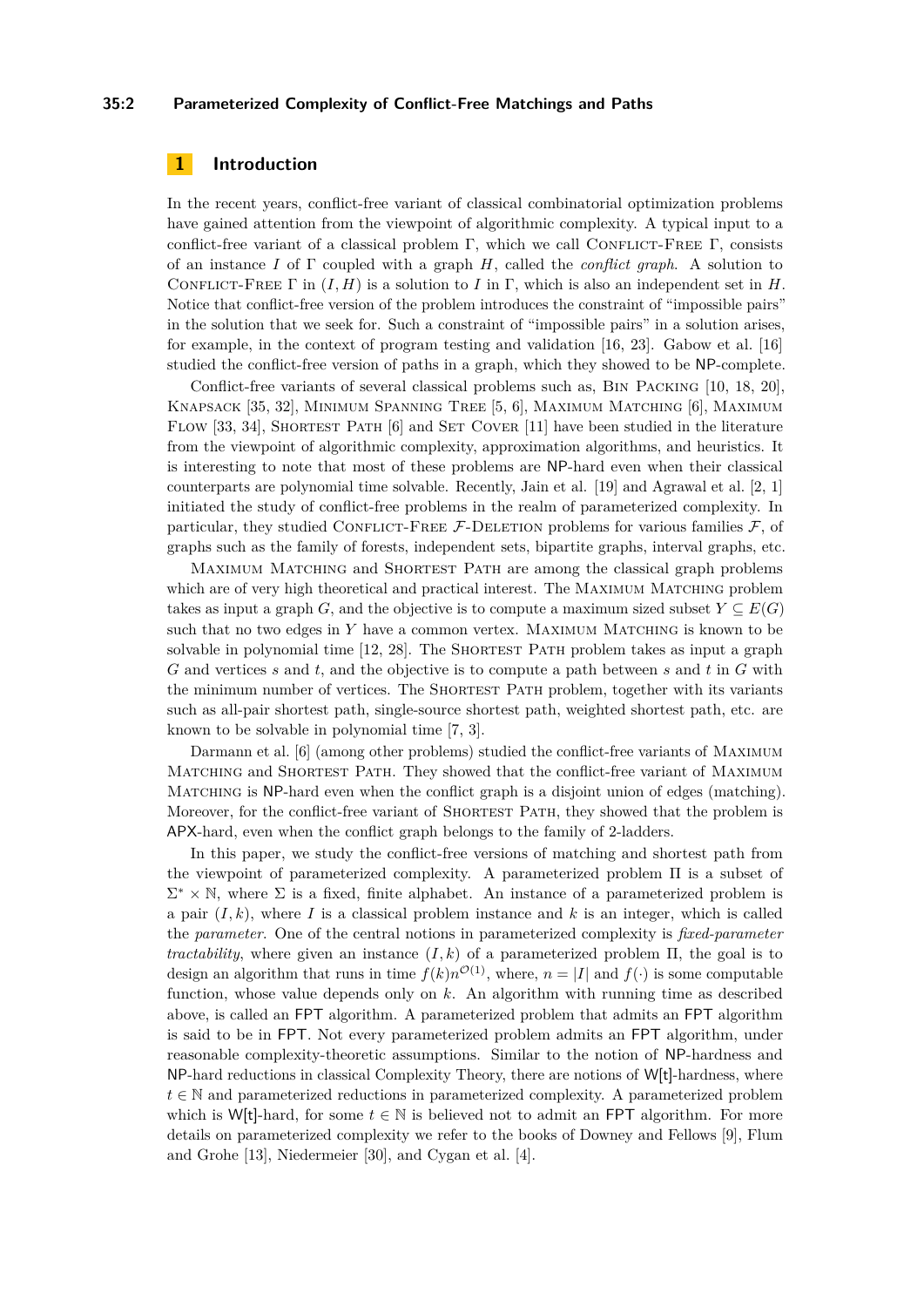**Our Results.** We study conflict-free (parameterized) variants of MAXIMUM MATCHING and Shortest Path, which we call Conflict Free Maximum Matching (CF-MM, for short) and CONFLICT FREE SHORTEST PATH (CF-SP, for short), respectively. These problems are formally defined below.

Conflict Free Maximum Matching (CF-MM) **Parameter:** *k* **Input:** A graph  $G = (V, E)$ , a conflict graph  $H = (E, E')$ , and an integer *k*. **Question:** Is there a matching *M* of size at least *k* in *G*, such that *M* is an independent set in *H*?

Conflict Free Shortest Path (CF-SP) **Parameter:** *k* **Input:** A graph  $G = (V, E)$ , a conflict graph  $H = (E, E')$ , two special vertices *s* and *t*, and an integer *k*. Question: Is there an *st*-path *P* of length at most *k* in *G*, such that  $E(P)$  is an independent set in *H*?

We show that both CF-MM and CF-SP are W[1]-hard, when parameterized by the solution size. The W[1]-hardness for CF-MM is obtained by giving an appropriate reduction from INDEPENDENT SET, which is known to be  $W[1]$ -hard, when parameterized by the solution size  $[4, 8]$ . In fact, our W[1]-hardness result for CF-MM holds even when the graph where we want to compute a matching is itself a matching. We show the W[1]-hardness of CF-SP by giving an appropriate reduction from a multicolored variant of the problem Unit 2-TRACK INDEPENDENT SET (which we prove to be  $W[1]$ -hard). We note that UNIT 2-TRACK INDEPENDENT SET is known to be W[1]-hard, which is used to establish W[1]-hardness of its multicolored variant. We note that our W[1]-hardness result of CF-SP holds even when the conflict graph is a unit interval graph.

Having shown the W[1]-hardness results, we then restrict our attention to having conflict graphs belonging to some families of graphs, where the INDEPENDENT SET problem is either polynomial time solvable or solvable in FPT time. Two of the very well-known graph families that we consider are the family of chordal graphs and the family of *d*-degenerate graphs. For the CF-MM problem, we give an FPT algorithm, when the conflict graph belongs to the family of chordal graphs. Our algorithm is based on a dynamic programming over a "structured" tree decomposition of the conflict graph (which is chordal) together with "efficient" computation of representative families at each step of our dynamic programming routine. Notice that we cannot obtain an FPT algorithm for the CF-SP problem when the conflict graph is a chordal graph. This holds because unit-interval graphs are chordal, and the problem CF-SP is W[1]-hard, even when the conflict graph is a unit-interval graph.

For conflict graphs being *d*-degenerate, we obtain FPT algorithms for both CF-MM and CF-SP. These algorithms are based on the computation of an independence covering family, a notion which was recently introduced by Lokshtanov et al. [25]. We note that even for nowhere dense graphs, such an independence covering family can be computed efficiently [25]. Since our algorithms are based on computation of independence covering families, hence, our results hold even when the conflict graph is a nowhere dense graph.

Finally, we study a variant of CF-MM and CF-SP, where instead of conflicting conditions being imposed by independent sets in a conflict graph, they are imposed by independence constraints in a (representable) matroid. We give FPT algorithms for the above variant of both CF-MM and CF-SP.

**Due to space limitations, many proofs have been omitted from the extended abstract.**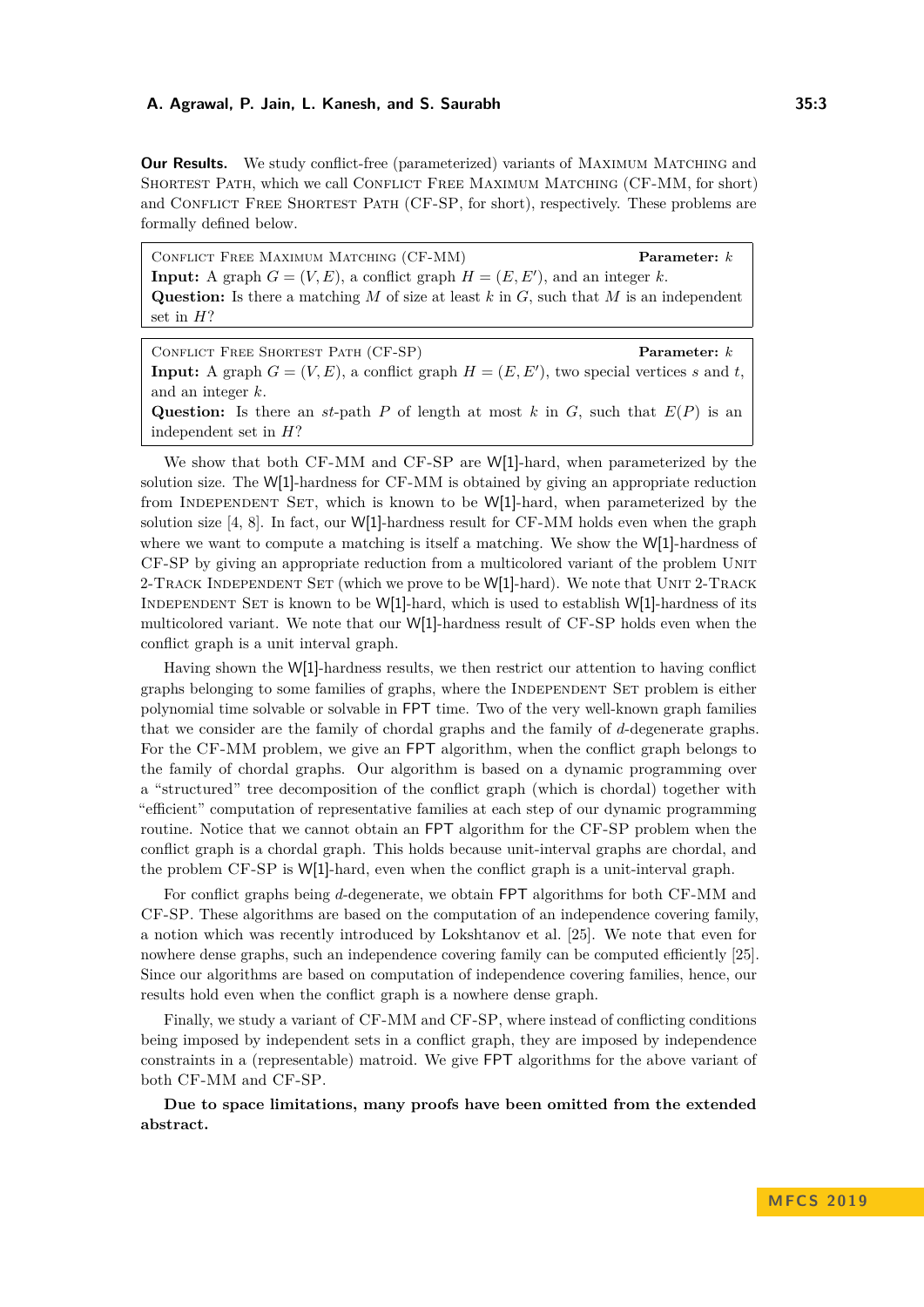#### **35:4 Parameterized Complexity of Conflict-Free Matchings and Paths**

# **2 Preliminaries**

**Sets and graph notations.** For  $n \in \mathbb{N}$ , by [*n*] and [0, *n*], we denote the sets  $\{1, 2, \dots, n\}$ and  $\{0, 1, 2, \dots, n\}$ , respectively. For a set *U* and  $p \in \mathbb{N}$ , a *p*-family (over *U*) is a family of subsets of *U* of size *p*. We let  $\omega$  denote the exponent in the running time of algorithm for matrix multiplication, the current best known bound for it is  $\omega < 2.373$  [36]. Consider a graph *G*. For  $X \subseteq V(G)$ ,  $G[X]$  denotes the subgraph of *G* with vertex set *X* and edge set  ${uv \in E(G) \mid u, v \in X}$ . For  $Y \subseteq E(G), G[Y]$  denotes the subgraph of *G* with vertex set  $∪_{uv\in Y}$ {*u, v*} and edge set *Y*.

We define a structured tree decomposition that will be used in our algorithm.

 $\blacktriangleright$  **Definition 1** ([4, 22]). Let  $(T, X)$  be a tree decomposition of a graph *H* with *r* as the root node. That is, *T* is a tree rooted at *r* and  $X = \{X_t | t \in V(T)\}\)$ . Then,  $(T, X)$  is a *nice tree decomposition* if for each each leaf  $\ell$  in *T* and the root *r*, we have that  $X_{\ell} = X_r = \emptyset$ , and each non-leaf node  $t \in V(T)$  is of one of the following types: **Introduce node:** *t* has exactly one child, say *t'*, and  $X_t = X_{t'} \cup \{v\}$ , where  $v \notin X_{t'}$ . We say that *v* is *introduced* at *t*; **Forget node:** *t* has exactly one child, say *t*', and  $X_t = X_{t'} \setminus \{v\}$ , where  $v \in X_{t'}$ . We say that *v* is *forgotten* at *t*; **Join node:** *t* has exactly two children, say  $t_1$  and  $t_2$ , and  $X_t = X_{t_1} = X_{t_2}$ .

A tree decomposition  $(T, X)$  of a graph *H*, where for each  $t \in V(T)$ , the graph  $H[X_t]$ is a clique, is called a *clique-tree*. The result below follows from existence of clique-tree for chordal graphs [17] and an algorithm for computation of a nice tree decomposition [4, 22].

◮ **Proposition 2.** *Given an n vertex chordal graph H, in polynomial time we can construct a nice tree decomposition which is also a clique-tree (nice clique-tree),*  $(T, X)$  *of*  $H$  *with*  $\mathcal{O}(n^2)$ *nodes.*

**Matroids and representative sets.** In the following we state some definitions related to matroids used in the paper. We refer the reader to [31] for more details. We also state the definition of representative families and state some results related to them.

 $\triangleright$  **Definition 3** ([4, 31]). A matroid  $\mathcal{M} = (U, \mathcal{I})$  is a *partition* matroid if the ground set *U* is partitioned into sets  $U_1, U_2, \cdots, U_k$ , and for each  $i \in [k]$ , there is an integer  $a_i$  associated with  $U_i$ . A set  $S \subseteq U$  is an independent in M if and only if for each  $i \in [k]$ ,  $|S \cap U_i| \leq a_i$ .

◮ **Proposition 4** ([15, 31, 26])**.** *A representation of a partition matroid over* Q *(the field of rationals) can be computed in polynomial time.*

 $\blacktriangleright$  **Definition 5.** Let  $\mathcal{M}_1 = (U_1, \mathcal{I}_1), \mathcal{M}_2 = (U_2, \mathcal{I}_2) \cdots, \mathcal{M}_t = (U_t, \mathcal{I}_t)$  be *t* matroids with  $U_i \cap U_j = \emptyset$ , for all  $1 \leq i \neq j \leq t$ . The *direct sum*  $\mathcal{M}_1 \oplus \cdots \oplus \mathcal{M}_t$ , of  $\mathcal{M}_1, \mathcal{M}_2, \cdots, \mathcal{M}_t$  is the matroid with ground set  $U = \bigcup_{i \in [t]} U_i$  and  $X \subseteq U$  is independent in M if and only if for each  $i \in [t], X \cap U_i \in \mathcal{I}_i$ .

**Proposition 6** ([27, 31]). *Given matrices*  $A_1, A_2, \cdots, A_t$  *(over*  $\mathbb{F}$ *) representing matroids*  $M_1, M_2, \cdots, M_t$ , respectively, we can compute a representation of their direct sum,  $M_1 \oplus$  $\cdots \oplus M_t$ *, in polynomial time.* 

Next, we state the definition of representative families.

 $\triangleright$  **Definition 7.** Let  $\mathcal{M} = (U, \mathcal{I})$  be a matroid, and A be a *p*-family of U. We say that  $\mathcal{A}' \subseteq \mathcal{A}$  is a *q*-representative for  $\mathcal{A}$  if for every set  $Y \subseteq U$  of size *q*, if there is a set  $X \in \mathcal{A}$ , such that  $X \cap Y = \emptyset$  and  $X \cup Y \in \mathcal{I}$ , then there is a set  $X' \in \mathcal{A}'$  such that  $X' \cap Y = \emptyset$  and *X*′ ∪ *Y* ∈ *I*. If  $\mathcal{A}' \subseteq \mathcal{A}$  is a *q*-representative for  $\mathcal{A}$  then we denote it by  $\mathcal{A}' \subseteq_{rep}^q \mathcal{A}$ .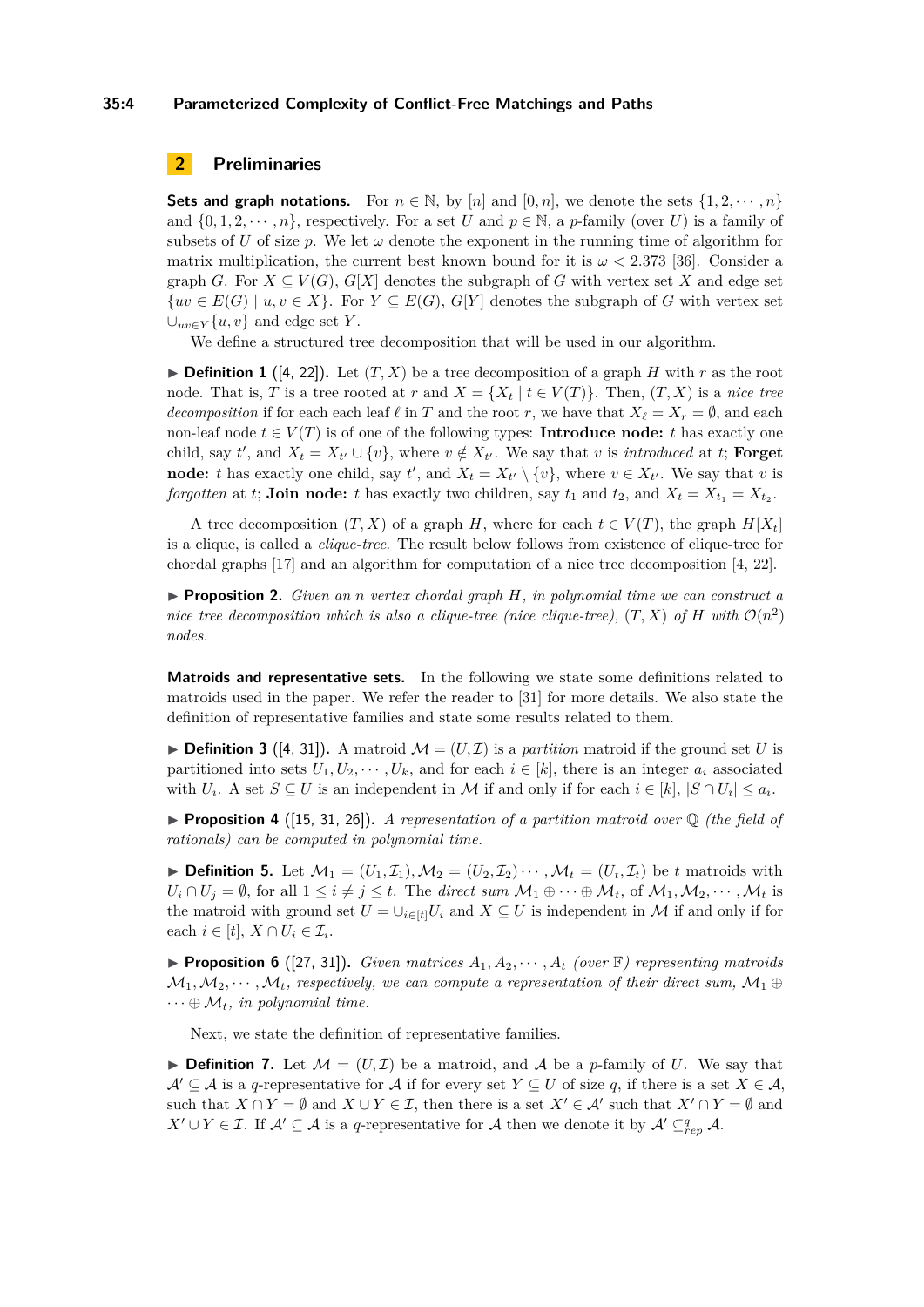$\blacktriangleright$  **Theorem 8** ([4, 14]). *Given a matrix M (over field* F) *representing a matroid*  $\mathcal{M} = (U, \mathcal{I})$ *of rank*  $k$ *, a*  $p$ *-family*  $\mathcal A$  *of independent sets in*  $\mathcal M$ *, and an integer*  $q$  *such that*  $p + q = k$ *, there is an algorithm which computes a q-representative family*  $A' \subseteq_{\text{rep}}^q A$  *of size at most*  $\binom{p+q}{p}$  $using at most \mathcal{O}(|A|(\binom{p+q}{p}p^{\omega} + \binom{p+q}{p}^{\omega-1}))$  operations over **F**.

Let  $\mathcal{A}_1$  and  $\mathcal{A}_2$  be two families of sets over *U* and  $\mathcal{M} = (U, \mathcal{I})$  be a matroid. We define their convolution as:  $\mathcal{A}_1 \star \mathcal{A}_2 = \{A_1 \cup A_2 \mid A_1 \in \mathcal{A}_1, A_2 \in \mathcal{A}_2, A_1 \cap A_2 = \emptyset \text{ and } A_1 \cup A_2 \in \mathcal{I}\}.$ 

**Universal sets and their computation.** An  $(n, k)$ -*universal set* is a family  $\mathcal F$  of subsets of [*n*] such that for any set  $S \subseteq [n]$  of size *k*, the family  $\{A \cap S \mid A \in \mathcal{F}\}\)$  contains all  $2^k$  subsets of *S*.

**Proposition 9** ([4, 29]). For any  $n, k \geq 1$ , we can compute an  $(n, k)$ -universal set of size  $2^k k^{\mathcal{O}(\log k)} \log n$  *in time*  $2^k k^{\mathcal{O}(\log k)} n \log n$ .

# **3 W[1]-hardness Results**

In this section, we show that CONFLICT FREE MAXIMUM MATCHING and CONFLICT FREE SHORTEST PATH are W[1]-hard, when parameterized by the solution size.

**W[1]-hardness of CF-MM.** We show that CF-MM is W[1]-hard, when parameterized by the solution size, even when the graph where we want to find a matching, is itself a matching (disjoint union of edges). To prove our result, we give an appropriate reduction from INDEPENDENT SET to  $CF-MM$ . It is known that INDEPENDENT SET is  $W[1]$ -hard, when parameterized by the size of an independent set [4, 8]. Given an instance  $(G^*, k)$  of INDEPENDENT SET, we construct an equivalent instance  $(G, H, k)$  of CF-MM as follows. We first describe the construction of *G*. For each  $v \in V(G^*)$ , we add an edge  $vv'$  to *G*. Notice that *G* is a matching. This completes the description of *G*. Next, we move to the construction of *H*. We have  $V(H) = \{e_v = vv' \mid v \in V(G^*)\}$ . Moreover, for  $e_u, e_v \in V(H)$ , we add the edge  $e_u e_v$  to  $E(H)$  if and only if  $uv \in E(G^*)$ . We note that *H* is exactly the same as  $G^*$ , with vertices being renamed. This completes the description of the reduction. We obtain the following theorem from the equivalence of instances  $(G^*, k)$  of INDEPENDENT SET and  $(G, H, k)$  of CF-MM.

▶ **Theorem 10.** CF-MM *is W*[1]*-hard, when parameterized by the solution size.* 

**W[1]-hardness of CF-SP.** We show that CF-SP is W[1]-hard, when parameterized by the solution size, even when the conflict graph is a proper interval graph. We refer to this restricted variant of the problem as Unit Interval CF-SP. To prove our result, we give an appropriate reduction from a multicolored variant of the problem Unit 2-Track Independent Set, which we call Unit 2-Track Multicolored IS. In the following, we define the problem UNIT 2-TRACK MULTICOLORED IS.

Unit 2-Track Multicolored IS (Unit 2-Track MIS) **Parameter:** *k* **Input:** Two unit-interval graphs  $G_1 = (V, E_1)$  and  $G_2 = (V, E_2)$ , and a partition  $V_1, V_2, \cdots, V_k$  of *V*. Question: Is there a set  $S \subseteq V$ , such that *S* is an independent set in both  $G_1$  and  $G_2$ , and for each  $i \in [k]$ , we have  $|S \cap V_i| = 1$ ?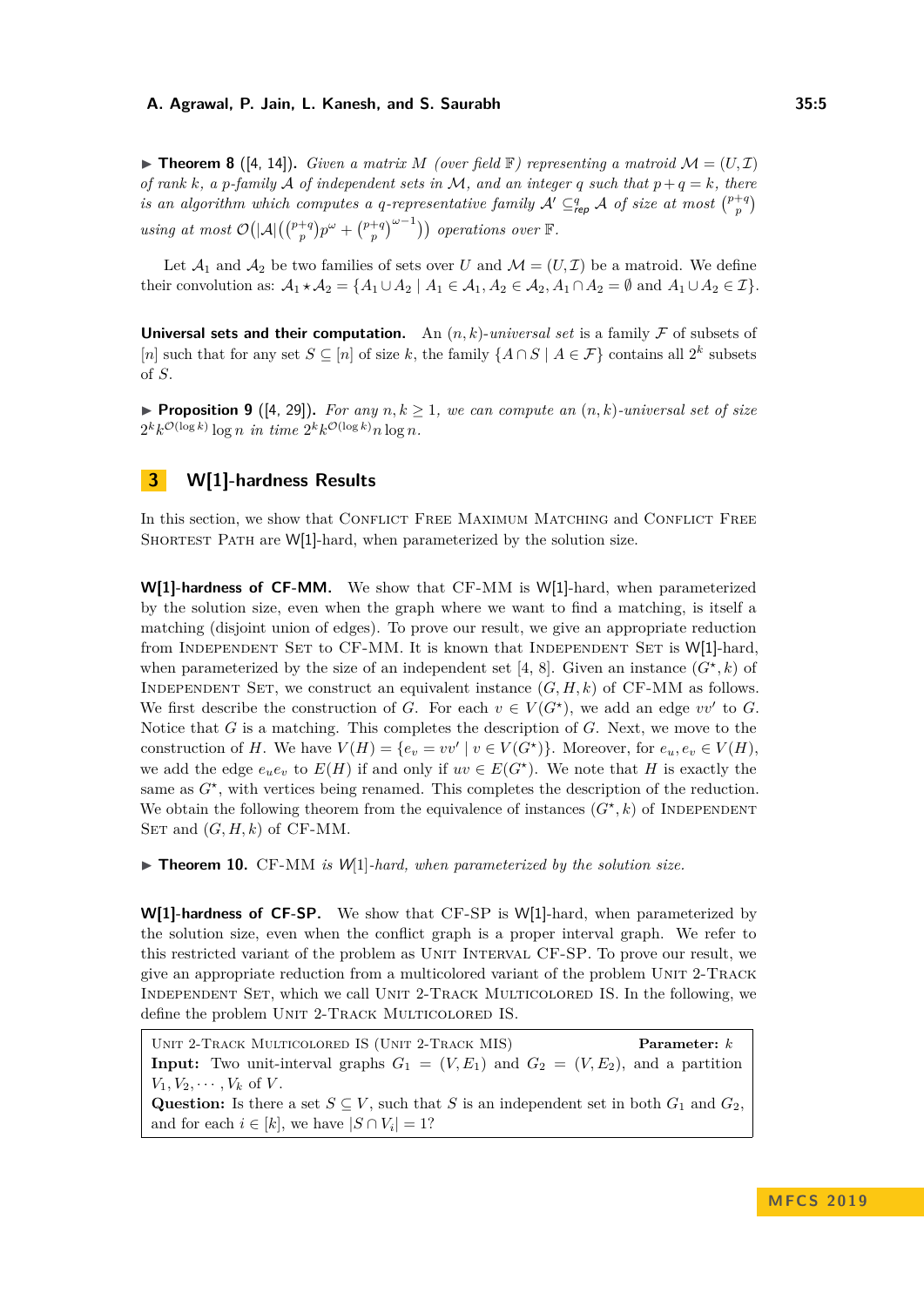#### **35:6 Parameterized Complexity of Conflict-Free Matchings and Paths**

It is known that UNIT 2-TRACK IS is W[1]-hard, when parameterized by the solution size [21]. We can show that the problem UNIT 2-TRACK MIS is  $W[1]$ -hard, when parameterized by the number of sets in the partition by giving an appropriate (Turing) reduction from UNIT 2-TRACK IS. We give a reduction from UNIT 2-TRACK MIS to UNIT INTERVAL CF-SP, and hence obtaining the desired result.

We now give a parameterized reduction from UNIT 2-TRACK MIS to UNIT INTERVAL CF-SP. Let  $(G_1, G_2, V_1, \dots, V_k)$  be an instance of UNIT 2-TRACK MIS. We construct an instance  $(G', H, s, t, k')$  of UNIT INTERVAL CF-SP as follows. For each  $v \in V(G_1)$ , we add a path on 3 vertices namely,  $(v_1, v_2, v_3)$  in *G*<sup>'</sup>. For notational convenience, for  $v \in V(G_1)$ , by  $e_{12}(v)$  and  $e_{23}(v)$  we denote the edges  $v_1v_2$  and  $v_2v_3$ , respectively. Consider  $i \in [k-1]$ . For  $u \in V_i$  and  $v \in V_{i+1}$ , we add the edge  $z_{uv} = u_3v_1$  to  $E(G')$ . Moreover, by  $Z_i$ , we denote the set  $\{z_{uv} \mid u \in V_i, v \in V_{i+1}\}$ . We add two new vertices *s* and *t* to  $V(G')$ , and add all the edges in  $Z_0 = \{sv_1 \mid v \in V_1\}$  and  $Z_k = \{v_3 t \mid v \in V_k\}$  to  $E(G')$ . Next, we move to the construction of *H*. Note that *H* must be a unit-interval graph on the vertex set  $E(G') = (\cup_{i \in [0,k]} Z_i) \cup (\cup_{v \in V(G_1)} \{e_{12}(v), e_{23}(v)\})$ . In *H*, each vertex in  $\cup_{i \in [0,k]} Z_i$  is an isolated vertex. Let  $E_{12} = \{e_{12}(v) | v \in V(G_1)\}\$ and  $E_{23} = \{e_{23}(v) | v \in V(G_1)\}\$ . For  $e_{12}(u), e_{12}(v) \in E_{12}$ , we add the edge  $e_{12}(u)e_{12}(v)$  to  $E(H)$  if and only if  $uv \in E(G_1)$ . Similarly, for  $e_{23}(u), e_{23}(v) \in E_{23}$ , we add the edge  $e_{23}(u)e_{23}(v)$  to  $E(H)$  if and only if  $uv \in E(G_2)$ . Observe that  $H[E_{12}]$  is isomorphic to  $G_1$ , with bijection  $\phi_1 : V(G_1) \to E_{12}$  with  $\phi_1(v) = e_{12}(v)$ . Similarly, *H*[*E*<sub>23</sub>] is isomorphic to *G*<sub>2</sub> with bijection  $\phi_2 : V(G_2) \to E_{23}$  with  $\phi_2(v) = e_{23}(v)$ . By construction, *H* is a disjoint union of unit-interval graphs, and hence is a unit-interval graph. Finally, we set  $k' = 3k+1$ . This completes the description of the reduction. We obtain the following theorem from the equivalence of instances  $(G_1, G_2, V_1, \cdots, V_k)$  of UNIT 2-TRACK MIS and  $(G', H, s, t, k')$  of UNIT INTERVAL CF-SP.

▶ **Theorem 11.** UNIT INTERVAL CF-SP *is* W[1]-hard, when parameterized by the solution *size.*

## **4 FPT Algorithm for CF-MM with Chordal Conflict**

In this section, we show that CF-MM is FPT, when the conflict graph is a chordal graph. We call this restricted version of CF-MM as CHORDAL CONFLICT MATCHING. Towards designing an algorithm for CHORDAL CONFLICT MATCHING, we first give an FPT algorithm for a restricted version of CHORDAL CONFLICT MATCHING, where the graph where we want to compute a matching is a bipartite graph. We call this variant of CHORDAL CONFLICT MATCHING as CHORDAL CONFLICT BIPARTITE MATCHING (CCBM). We then employ the algorithm for CCBM to design an FPT algorithm for CHORDAL CONFLICT MATCHING.

# **4.1 FPT algorithm for CCBM**

We design an FPT algorithm for the problem CCBM, where the conflict graph is chordal and the graph where we want to compute a matching is a bipartite graph. The problem CCBM is formally defined below.

Chordal Conflict Bipartite Matching (CCBM) **Parameter:** *k* **Input:** A bipartite graph  $G = (V, E)$  with vertex bipartition  $L, R$ , a conflict graph  $H = (E, E')$ , and an integer *k*. **Question:** Is there a matching  $M \subseteq E$  of size k in *G*, such that M is an independent set in *H*?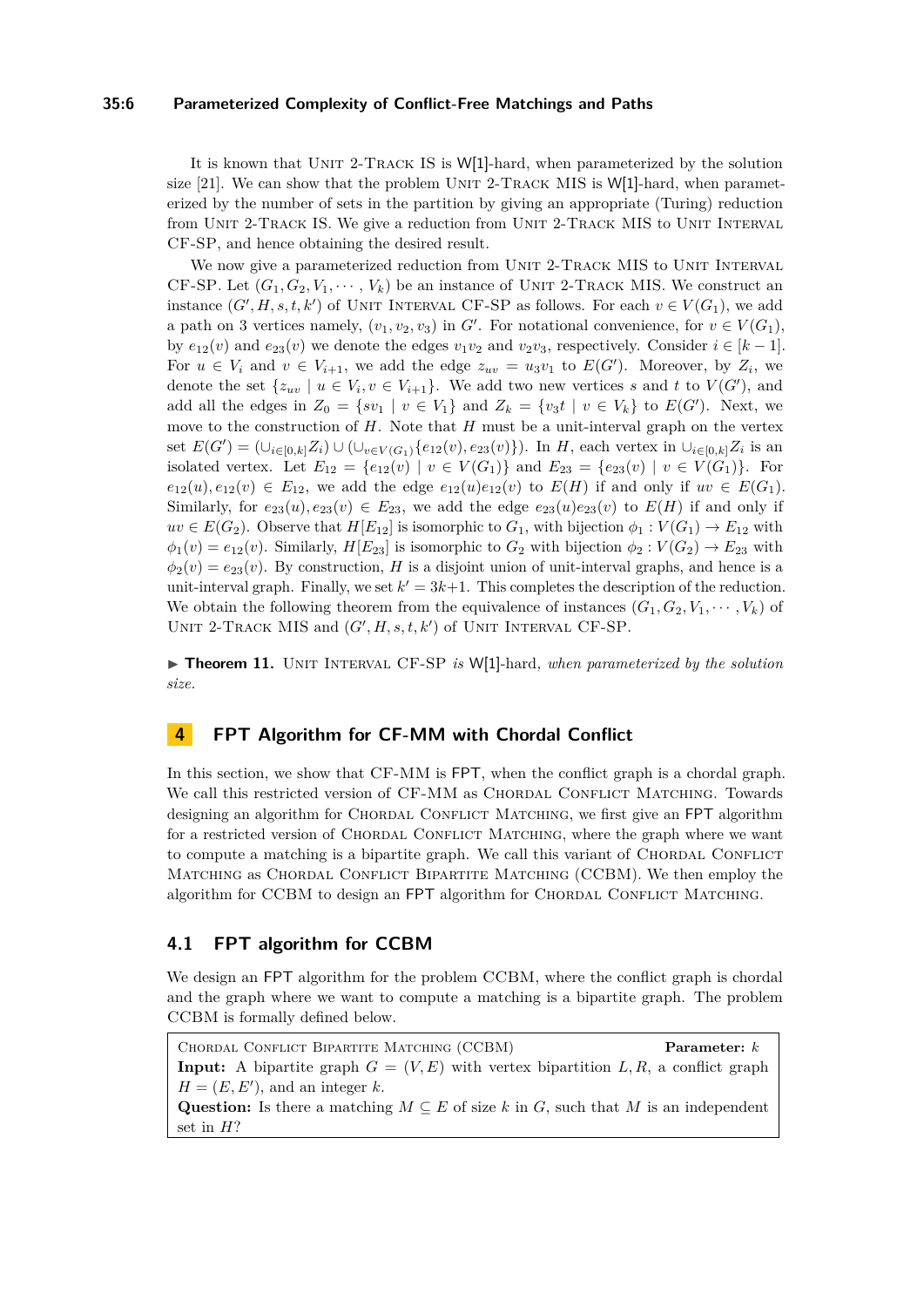The FPT algorithm for CCBM is based on a dynamic programming routine over tree decomposition of the conflict graph *H* and representative sets on the graph *G*. Let  $(G, L, R, H, k)$ be an instance of CF-MM, where *G* is a bipartite graph on *n* vertices, with vertex bipartition  $L, R$ , and *H* is a chordal graph with  $V(H) = E(G)$ .

In the following, we construct three matroids  $\mathcal{M}_L = (E, \mathcal{I}_L), \mathcal{M}_R = (E^c, \mathcal{I}_R)$ , and  $\mathcal{M} = (E \cup E^c, \mathcal{I})$ . Matroids  $\mathcal{M}_L$  and  $\mathcal{M}_R$  are partition matroids and the matroid  $\mathcal{M}$  is the direct sum of  $\mathcal{M}_L$  and  $\mathcal{M}_R$ . The ground set of  $\mathcal{M}_L$  is  $E = E(G)$ . The set  $E^c$  contains a copy of edges in *E*, i.e.,  $E^c = \{e^c \mid e \in E\}$ . We create two (disjoint) sets *E* and  $E^c$ , because  $M$  is the direct sum of  $M_L$  and  $M_R$ , and we want their ground sets to be disjoint. Next, we describe the partition  $\mathcal E$  of  $E$  into  $|L|$  sets and  $|L|$  integers, one for each set in the partition, for the partition matroid  $\mathcal{M}_L$ . For  $u \in L$ , let  $E_u = \{uv \mid uv \in E\}$ . Notice that for  $u, v \in L$ , where  $u \neq v$ , we have  $E_u \cap E_v = \emptyset$ . Moreover,  $\cup_{u \in E} E_u = E$ . We let  $\mathcal{E} = \{E_u \mid u \in L\}$ , and for each  $u \in L$ , we set  $a_u = 1$ . Similarly, we define the partition  $\mathcal{E}^c$  of  $E^c$  with respect to set *R*. That is, we let  $\mathcal{E}^c = \{E^c_u = \{(uv)^c \mid uv \in E(G)\} \mid u \in R\}$ . Furthermore, for  $u \in R$ , we let  $a_{u^c} = 1$ . We define the following notation, which will be used later. For  $Z \subseteq E$ , we let  $Z^c = \{e^c \mid e \in Z\} \subseteq E^c$ .

To capture the independence property on the conflict graph, we rely on the fact that a chordal graph admits a nice clique-tree (Proposition 2). This allows us to do dynamic programming over a nice clique-tree. At each step of our dynamic programming routine, using representative sets, we ensure that we store a family of sets which are enough to recover (some) independent set in  $M$ , if a solution exists.

We now move to the formal description of the algorithm. The algorithm starts by computing a nice clique-tree  $(T, X)$  of  $H$  in polynomial time, using Proposition 2. Let *r* ∈ *V*(*T*) be the root of the (rooted) tree *T*. For  $X_t$  ∈ *X*, we let  $\mathcal{X}_t = \{\emptyset\} \cup \{\{v\} \mid v \in X_t\}.$  For a node  $t \in V(T)$ , by desc(*t*) we denote the set descendant of *t* in *T* (including *t*). For  $t \in V(T)$ , *H*<sub>t</sub> is the graph *H*[*V*<sub>*t*</sub>], where  $V_t = \bigcup_{d \in \text{desc}(t)} X_d$ .

In the following, we state some notations, which will be used in the algorithm. For each  $t \in V(T)$ ,  $Y \in \mathcal{X}_t$ , and an integer  $p \in [0, k]$  we define a family  $\mathcal{P}_{t, Y}^p$  as:  $\mathcal{P}_{t, Y}^p = \{Z \cup Z^c \mid$  $Z \subseteq V(H_t)(\subseteq E), |Z| = p, Z \cap X_t = Y, Z \cup Z_c \in \mathcal{I}$  and  $H_t[Z]$  is edgeless}. For a family  $\mathcal F$  of subsets of  $E \cup E^c$ ,  $\mathcal F$  is called a *paired-family* if for each  $F \in \mathcal F$ , there is  $Z \subseteq E$ , such that  $F = Z \cup Z^c$ . Next, we state the entries in our dynamic programming routine.

▶ **Definition 12.** *For each*  $t \in V(T)$ *,*  $Y \in \mathcal{X}_t$  *and*  $p \in [0, k]$ *, we have an entry c[t,Y,p]*, *which stores a paired-family*  $\mathcal{F}(t, Y, p)$  *of subsets of*  $E \cup E^c$  *of size* 2*p, such that for each F* =  $Z \cup Z^c$  ∈ *F*, the following conditions are satisfied:  $|Z| = p$ ;  $Z \cap X_t = Y$ ;  $Z$  *is a matching in*  $G$ *, i.e.,*  $Z$  *and*  $Z<sup>c</sup>$  *are independent sets in*  $M<sub>L</sub>$  *and*  $M<sub>R</sub>$ *, respectively;*  $Z$  *is an independent set in*  $H_t$ *. Moreover,*  $\mathcal{F} \neq \emptyset$  *if and only if*  $\mathcal{P}_{t,Y}^p \neq \emptyset$ *.* 

Consider  $t \in V(T)$ ,  $Y \in \mathcal{X}_t$  and  $p \in [0, k]$ . Observe that  $\mathcal{P}_{t, Y}^p$  is a valid candidate for  $c[t, Y, p]$ , which also implies that  $(G, H, k)$  is a yes instance of CCBM if and only if  $c[r, \emptyset, k] \neq \emptyset$ . However, we cannot set  $c[t, Y, p] = \mathcal{P}_{t, Y}^p$  as the size of  $\mathcal{P}_{t, Y}^p$  could be exponential in  $n$ , and the goal here is to obtain an FPT algorithm. Hence, we will store a much smaller subfamily (of size at most  $\binom{2k}{2p}$ ) of  $\mathcal{P}_{t,Y}^p$  in  $c[t, Y, p]$ , which will be computed using representative sets. Moreover, as we have a structured form of a tree decomposition (nice clique-tree) of *H*, we compute the entries of the table based on the entries of its children, which will be given by recursive formulae. For leaf nodes, which form base cases for recursive formulae, we compute all entries directly.

Next, we give (recursive) formulae for the computation of the table entries. Consider  $t \in V(T)$ ,  $Y \in \mathcal{X}_t$  and  $p \in [0, k]$ . We compute the entry  $c[t, Y, k]$  based on the following cases.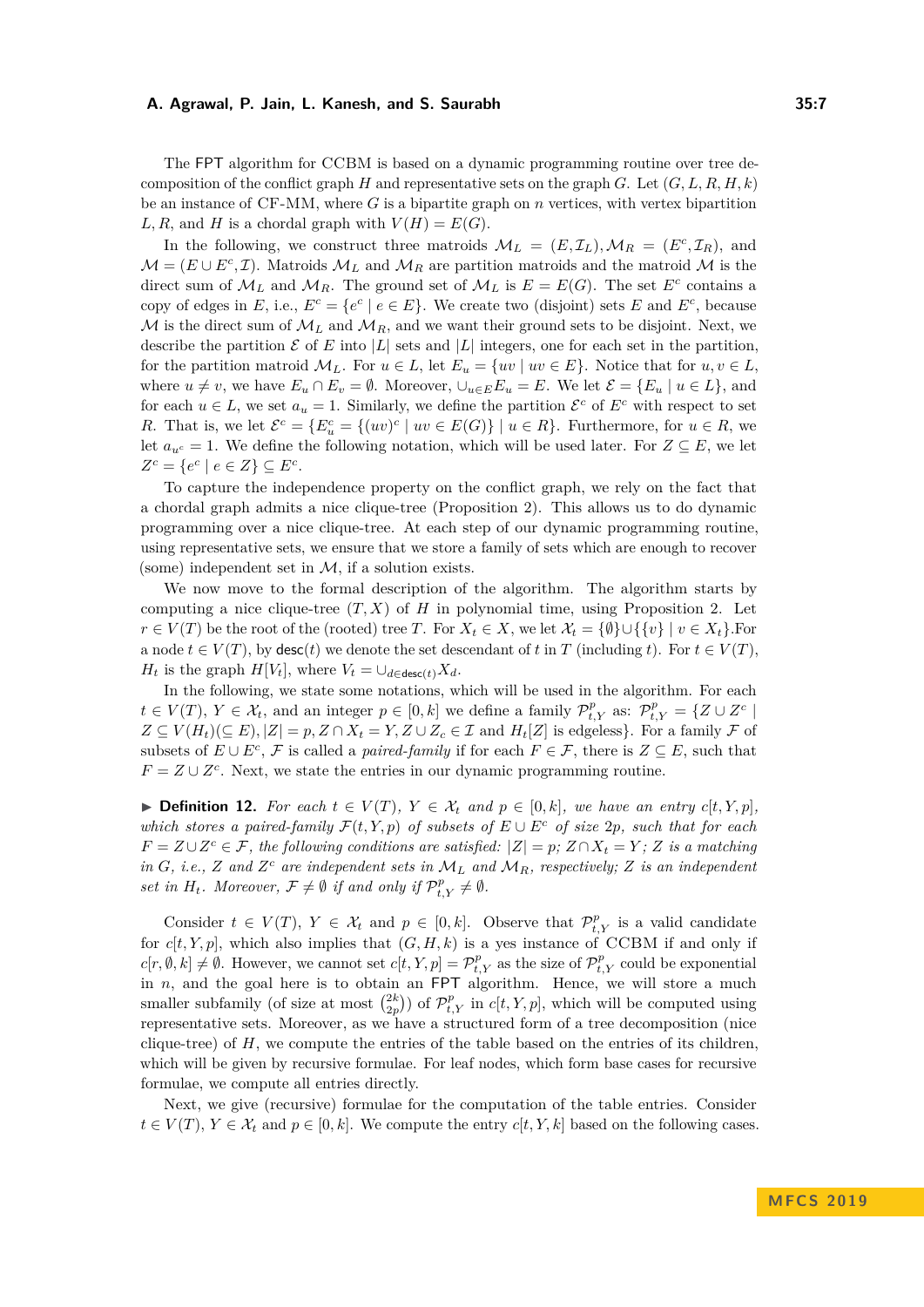#### **35:8 Parameterized Complexity of Conflict-Free Matchings and Paths**

**Leaf node.** *t* is a leaf node. In this case, we have  $X_t = \emptyset$ , and hence  $X_t = \{\emptyset\}$ . If  $p = 0$ , then  $\mathcal{P}_{t,\emptyset}^p = \{\emptyset\}$ , and  $\mathcal{P}_{t,\emptyset}^p = \emptyset$ , otherwise. Since,  $\mathcal{P}_{t,\emptyset}^p$  is a valid candidate for  $c[t, Y, p]$ , we set  $c[t, Y, p] = \mathcal{P}_{t, \emptyset}^p$ . Note that  $c[t, Y, p]$  has size at most  $1 \leq {2k \choose 2p}$ , and we can compute  $c[t, Y, p]$ in polynomial time.

**Introduce node.** Suppose *t* is an introduce node with child *t*' such that  $X_t = X_{t'} \cup \{e\}$ , where  $e \notin X_{t'}$ . If  $Y \neq \emptyset$  and  $p < 1$ , then we set  $c[t, Y, p] = \emptyset$ . Otherwise, we compute the entry as described below. Before computing the entry  $c[t, Y, p]$ , we first compute a set  $\widetilde{\mathcal{P}}_{t, Y}^p$  as follows. If  $Y \neq \{e\}$ , then we set  $\widetilde{\mathcal{P}}_{t,Y}^p = c[t', Y, p]$ , and otherwise,  $\widetilde{\mathcal{P}}_{t,Y}^p = c[t', \emptyset, p-1] \star \{\{e, e^c\}\}.$ 

Next, we compute  $\widehat{\mathcal{P}}_{t,Y}^p \subseteq_{\text{rep}}^{2k-2p} \widehat{\mathcal{P}}_{t,Y}^p$  of size  $\binom{2k}{2p}$ , using Theorem 8. Finally, we set  $c[t, Y, p] = \widehat{\mathcal{P}}_{t, Y}^p$ .

**Forget node.** Suppose *t* is a forget node with child *t'* such that  $X_t = X_{t'} \setminus \{e\}$ , where  $e \in X_{t'}$ . Before computing the entry  $c[t, Y, p]$ , we first compute a set  $\widetilde{\mathcal{P}}_{t,Y}^p$  as follows. If  $Y \neq \emptyset$ , we set  $\widetilde{\mathcal{P}}_{t,Y}^p = c[t', Y, p]$ , and otherwise,  $\widetilde{\mathcal{P}}_{t,Y}^p = c[t', \emptyset, p]$ .

Next, we compute  $\widehat{\mathcal{P}}_{t,Y}^p \subseteq_{\text{rep}}^{2k-2p} \widehat{\mathcal{P}}_{t,Y}^p$  of size  $\binom{2k}{2p}$ , using Theorem 8. Finally, we set  $c[t, Y, p] = \widehat{\mathcal{P}}_{t, Y}^p$ .

**Join node.** Suppose *t* is a join node with children  $t_1$  and  $t_2$ , such that  $X_t = X_{t_1} = X_{t_2}$ . If  $Y \neq \emptyset$  and  $p < 1$ , then we set  $c[t, Y, p] = \emptyset$ . Otherwise, we compute the entry as described below. Before computing the entry  $c[t, Y, p]$ , we first compute a set  $\widetilde{\mathcal{P}}_{t, Y}^p$  as follows. If  $Y = \emptyset$ , we set  $\tilde{\mathcal{P}}_{t,Y}^p = \bigcup_{i \in [0,p]} (c[t_1,\emptyset,i] \star c[t_2,\emptyset,p-i])$ , and otherwise,  $\tilde{\mathcal{P}}_{t,Y}^p =$  $\cup_{i \in [p]}(c[t_1, Y, i] \star c[t_2, ∅, p - i]).$ 

Next, we compute  $\widehat{\mathcal{P}}_{t,Y}^p \subseteq_{\text{rep}}^{2k-2p} \widehat{\mathcal{P}}_{t,Y}^p$  of size  $\binom{2k}{2p}$ , using Theorem 8. Finally, we set  $c[t, Y, p] = \widehat{\mathcal{P}}_{t, Y}^p$ .

This completes the description of the (recursive) formulae for computing all entries of the table. The correctness of the algorithm follows from the correctness of the (recursive) formulae, and the fact that  $(G, H, k)$  is a yes instance of CCBM if and only if  $c[r, \emptyset, k] \neq \emptyset$ . From the above, we obtain the following theorem.

**Fineorem 13.** CCBM *admits an FPT algorithm running in time*  $O(2^{O(\omega k)}n^{O(1)})$ *.* 

#### **4.2 FPT algorithm for Chordal Conflict Matching**

We design an FPT algorithm for CHORDAL CONFLICT MATCHING, using the algorithm for CCBM (Theorem 13). Let  $(G, H, k)$  be an instance of CF-MM, where *H* is a chordal graph and *G* is a graph on *n* vertices. We assume that *G* is a graph on vertex set [*n*], which can easily be achieved by renaming vertices.

The algorithm starts by computing an  $(n, 2k)$ -universal set  $\mathcal F$ , using Proposition 9. For each set  $A \in \mathcal{F}$ , the algorithm constructs an instance  $I_A = (G_A, L_A, R_A, H_A, k)$  of CCBM as follows. We have  $V(G_A) = V(G)$ ,  $L_A = A$ ,  $R = V(G) \setminus A$ ,  $E(G_A) = \{uv \in E(G) \mid u \in A\}$  $L_A, v \in R_A$ , and  $H_A = H[E(G_A)]$ . Note that  $H_A$  is a chordal graph because chordal graphs are closed under induced subgraphs and disjoint unions. The algorithm decides the instance *I*<sub>*A*</sub> using Theorem 13, for each  $A \in \mathcal{F}$ . The algorithm outputs yes if and only if there is  $A \in \mathcal{F}$ , such that  $I_A$  is a yes instance of CCBM.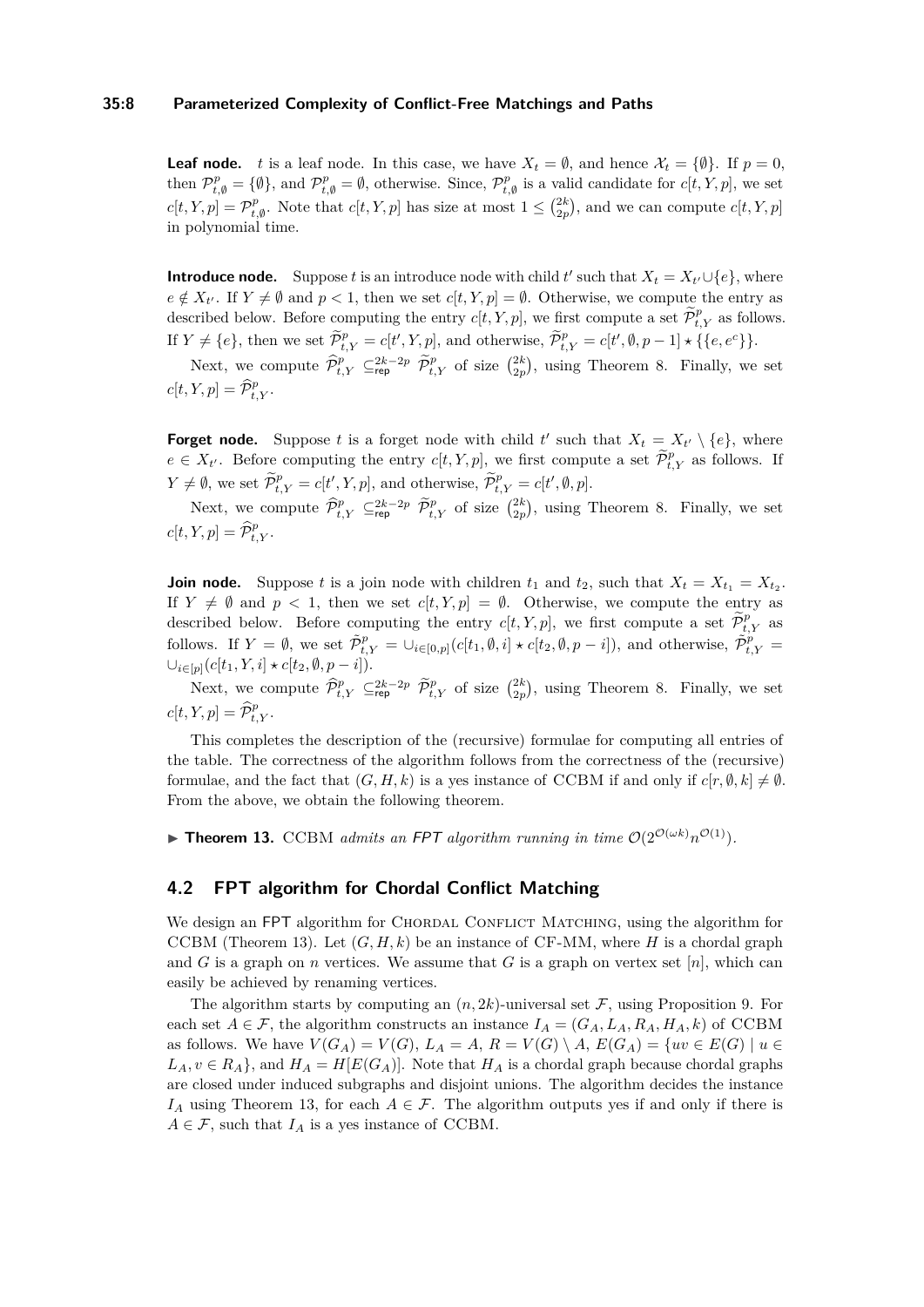◮ **Theorem 14.** *The algorithm presented for* CF-MM *is correct, Moreover, it runs in time*  $2^{\mathcal{O}(\omega k)}k^{\mathcal{O}(\log k)}n^{\mathcal{O}(1)}$ , where  $\omega < 2.373$  is the exponent of matrix multiplication and n is the *number of vertices in the input graph.*

**Proof.** Let  $(G, H, k)$  be an instance of CF-MM, where *H* is a chordal graph and *G* is a graph on vertex set [*n*]. Clearly, if the algorithm outputs yes, then indeed  $(G, H, k)$  is a yes instance of CF-MM. Next, we argue that if  $(G, H, k)$  is a yes instance of CF-MM then the algorithm returns yes. Suppose there is a solution  $M \subseteq E(G)$  to CF-MM in  $(G, H, k)$ . Let  $S = \{i, j \mid ij \in M\}$ , and  $L = \{i \mid \text{there is } j \in [n] \text{ such that } ij \in M \text{ and } i < j\}$ . Observe that  $|S| = 2k$ . Since F is an  $(n, 2k)$ -universal set, there is  $A \in \mathcal{F}$  such that  $A \cap S = L$ . Note that *S* is a solution to CCBM in *IA*. This together with Theorem 13 implies that the algorithm will return yes as output.

Next, we prove the claimed running time of the algorithm. The algorithm computes (*n,* 2*k*) universal set of size  $O(2^{2k}k^{O(\log k)}\log n)$ , in time  $O(2^{2k}k^{O(\log k)}n\log n)$ , using Proposition 9. Then for each  $A \in \mathcal{F}$ , the algorithm creates an instance  $I_A$  of CCBM in polynomial time. Furthermore, it resolves the  $I_A$  of CCBM in time  $\mathcal{O}(2^{\mathcal{O}(\omega k)} n^{\mathcal{O}(1)})$  using Theorem 13. Hence, the running time of the algorithm is bounded by  $2^{\mathcal{O}(\omega k)} k^{\mathcal{O}(\log k)} n^{\mathcal{O}(1)}$ . ◭

# **5 FPT algorithms for CF-MM and CF-SP with matroid constraints**

In this section, we study the problems CF-MM and CF-SP, where the conflicting condition is being an independent set in a (representable) matroid. Due to technical reasons we only consider the case when the matroid is representable over Q (the field of rationals).

## **5.1 FPT algorithm for Matroid CF-MM**

We study a variant of the problem CF-MM, where the conflicting condition is being an independent set in a matroid representable over Q. We call this variant of CF-MM as Rational Matroid CF-MM (Rat Mat CF-MM, for short), which is formally defined below.

Rational Matroid CF-MM (Rat Mat CF-MM) **Parameter:** *k* **Input:** A graph *G*, a matrix  $A_M$  (representing a matroid M over Q) with columns indexed by  $E(G)$ , and an integer  $k$ .

**Question:** Is there a matching  $M \subseteq E(G)$  of size at most k, such that the set of columns in  $M$  are linearly independent (over  $\mathbb{Q}$ )?

We design an FPT algorithm for RAT MAT CF-MM. Towards designing an algorithm for RAT MAT CF-MM, we first give an FPT algorithm for a restricted version of RAT MAT CF-MM, where the graph in which we want to compute a matching is a bipartite graph. We call this variant of Rat Mat CF-MM as Rat Mat CF-Bipartite Matching (Rat Mat CF-BM). We then employ the algorithm for RAT MAT CF-BM to design an FPT algorithm for RAT MAT CF-MM.

## **5.1.1 FPT algorithm for Rat Mat CF-BM**

We design an FPT algorithm for the problem RAT MAT CF-BM, where the conflicting condition is being an independent set in a matroid (representable over  $\mathbb{Q}$ ) and the graph where we want to compute a matching is a bipartite graph.

Our algorithm takes an instance of RAT MAT CF-BM and generates an instance of 3-Matroid Intersection, and then employs the known algorithm for 3-Matroid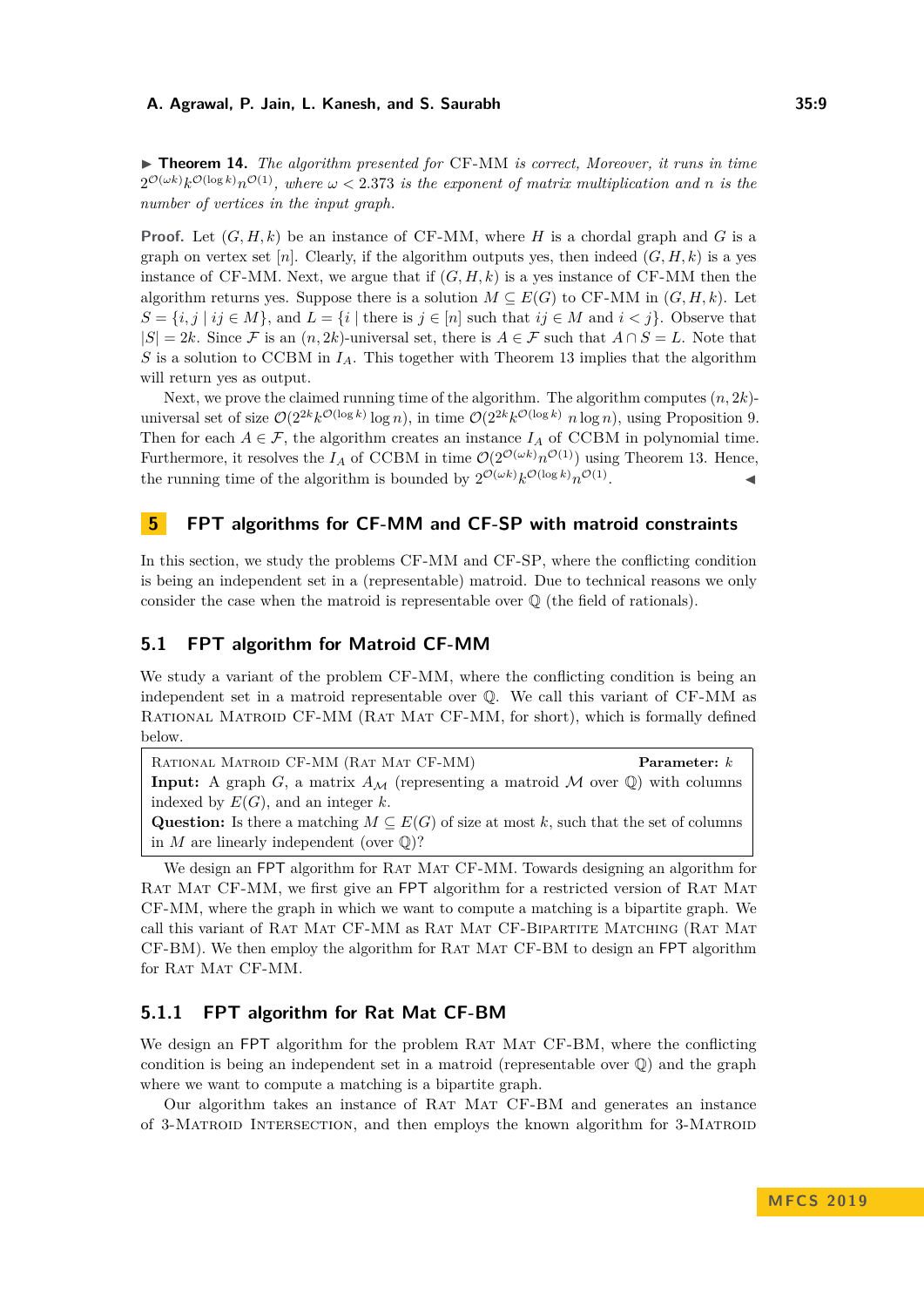#### **35:10 Parameterized Complexity of Conflict-Free Matchings and Paths**

Intersection to resolve the instance. In the following, we formally define the problem 3-Matroid Intersection.

3-Matroid Intersection **Parameter:** *k* **Input:** Matrices  $A_{M_1}, A_{M_2}$ , and  $A_{M_3}$  over  $\mathbb{F}$  (representing matroids  $M_1, M_2$ , and  $M_3$ , respectively, on the same ground set *E*) with columns indexed by *E*, and an integer *k*. Question: Is there a set  $M \subseteq E$  of size k, such that M is independent in each  $\mathcal{M}_i$ , for  $i \in [3]$ ?

Before moving further, we briefly explain why we needed an additional constraint that the input matrix is representable over  $\mathbb Q$ . Firstly, we will be using partition matroids which are representable only on fields of large enough size, and we want all the matroids, i.e. the one which is part of the input and the ones that we create, to be representable over the same field. Secondly, the algorithmic result (with the desired running time) we use for 3-MATROID INTERSECTION works only for certain types of fields.

Next, we state an algorithmic result regarding 3-MATROID INTERSECTION [24], which is be used by the algorithm. We note that we only state a restricted form of the algorithmic result for 3-MATROID INTERSECTION in [24], which is enough for our purpose.

▶ Proposition 15 (Proposition 4.8 [24] (partial)). 3-MATROID INTERSECTION *can be solved in*  $\mathcal{O}(2^{3\omega k} \|A_M\|^{O(1)})$  *time, when the matroids are represented over* Q.

We are now ready to prove the desired result.

**Fheorem 16.** RAT MAT CF-BM *can be solved in*  $\mathcal{O}(2^{3\omega k} \|A_M\|^{O(1)})$  *time.* 

**Proof.** Let  $(G = (V, E), L, R, A_{\mathcal{M}}, k)$  be an instance of RAT MAT CF-BM, where the matrix  $A_M$  represents a matroid  $M = (E, \mathcal{I})$  over  $\mathbb Q$  and  $L, R$  is a partition of *V* into independent sets. Let  $\mathcal{M}_L = (E, \mathcal{I}_L), \mathcal{M}_R = (E, \mathcal{I}_R)$  be the partition matroids as defined in Section 4. Next we compute matrix representations  $A_{\mathcal{M}_L}$  and  $A_{\mathcal{M}_R}$  of matroids  $\mathcal{M}_L, \mathcal{M}_R$ , respectively, using Proposition 4. Now, we solve 3-MATROID INTERSECTION on the instance  $(M, A_{\mathcal{M}_L}, A_{\mathcal{M}_R}, k)$  (over  $\mathbb{Q}$ ) using Proposition 15, and return the same answer, as returned by the algorithm in it. The correctness follows directly from the following.  $S \subseteq E$  is a matching in *G* if and only if *S* is an independent set in  $\mathcal{M}_L$  and  $\mathcal{M}_R$ , that is  $S \in \mathcal{I}_L \cap \mathcal{I}_R$ . The claimed running time follows from Proposition 4 and Proposition 15.

## **5.1.2 FPT algorithm for Rat Mat CF-MM**

We design an FPT algorithm for RAT MAT CF-MM, using the algorithm for RAT MAT CF-BM (Theorem 13). Let  $(G, A_{\mathcal{M}}, k)$  be an instance of RAT MAT CF-MM, where the matrix  $A_{\mathcal{M}}$  represents a matroid  $\mathcal{M} = (E, \mathcal{I})$  over  $\mathbb{Q}$ . We assume that G is a graph with the vertex set [*n*], which can easily be achieved by renaming vertices.

The algorithm starts by computing an  $(n, 2k)$ -universal set  $\mathcal F$ , using Proposition 9. For each set  $X \in \mathcal{F}$ , the algorithm constructs an instance  $I_X = (G_X, L_X, R_X, A_M, k)$ of RAT MAT CF-BM as follows. We have  $V(G_X) = V(G), L_X = X, R = V(G) \setminus X$ ,  $E(G_X) = \{uv \in E(G) \mid u \in L_X, v \in R_X\}.$  The algorithm decides the instance  $I_X$  using Theorem 16, for each  $X \in \mathcal{F}$ . The algorithm outputs yes if and only if there is  $X \in \mathcal{F}$ , such that  $I_X$  is a yes instance of RAT MAT CF-BM.

▶ **Theorem 17.** *The algorithm presented for* RAT MAT CF-MM *is correct. Moreover, it runs in time*  $\mathcal{O}(2^{(3\omega+2)k}k^{\mathcal{O}(\log k)}||A_M||^{\mathcal{O}(1)}n^{\mathcal{O}(1)}$ .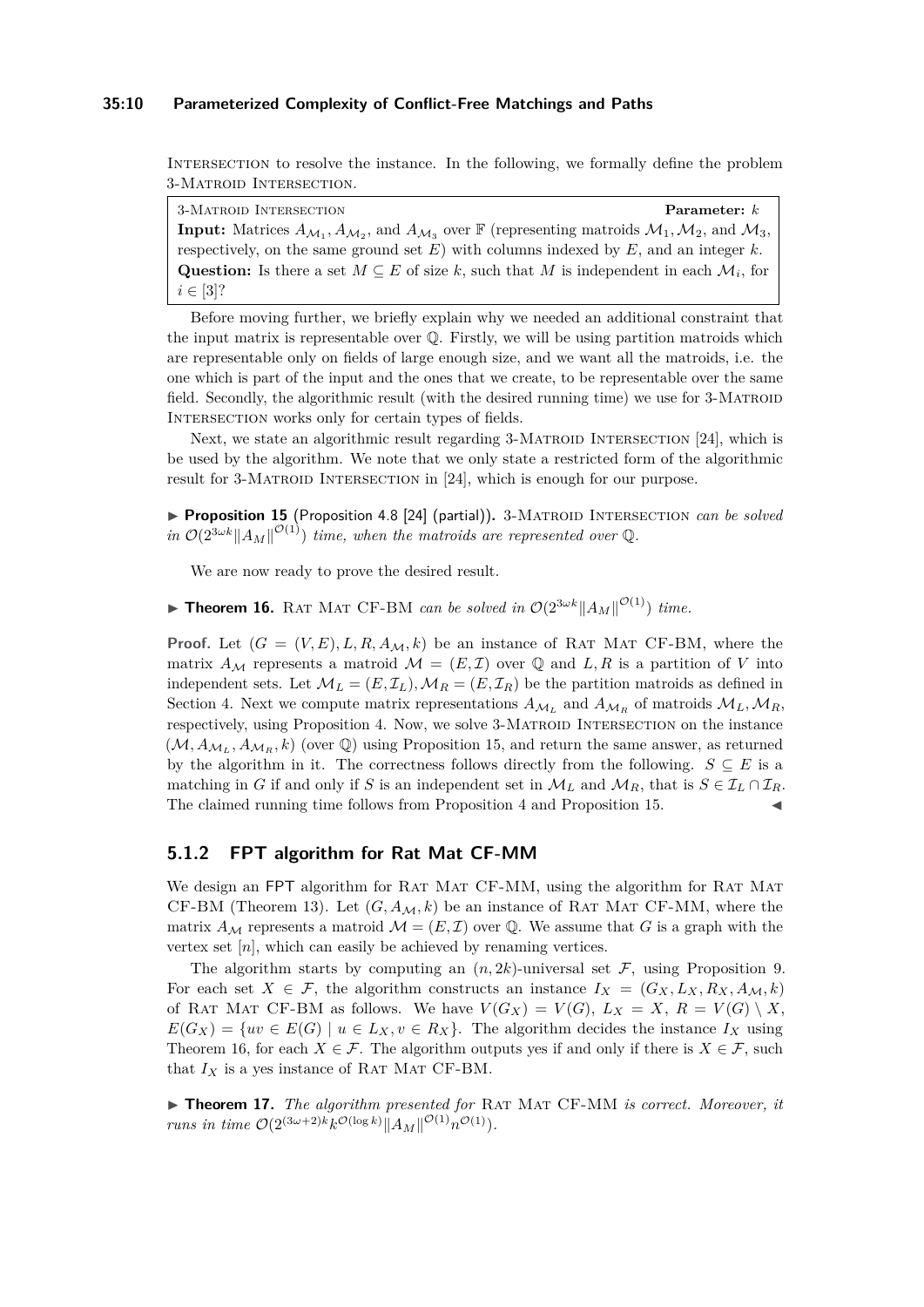**Proof.** Let  $(G, A_{\mathcal{M}}, k)$  be an instance of RAT MAT CF-MM, where matrix  $A_{\mathcal{M}}$  represent a matroid  $\mathcal{M} = (E, \mathcal{I})$  over field  $\mathbb{F}$ . Clearly, if the algorithm outputs yes, then indeed  $(G, A_{\mathcal{M}}, k)$  is a yes instance of RAT MAT CF-MM. Next, we argue that if  $(G, A_{\mathcal{M}}, k)$  is a yes instance of Rat Mat CF-MM then the algorithm returns yes. Suppose there is a solution  $M \subseteq E(G)$  to RAT MAT CF-MM in  $(G, A_{\mathcal{M}}, k)$ . Let  $S = \{i, j \mid ij \in M\}$ , and *L* = {*i* | there is *j* ∈ [*n*] such that *ij* ∈ *M* and *i* < *j*}. Observe that  $|S| = 2k$ . Since *F* is an  $(n, 2k)$ -universal set, there is  $X \in \mathcal{F}$  such that  $X \cap S = L$ . Note that *S* is a solution to RAT MAT CF-BM in  $I_X$ . This together with Theorem 16 implies that the algorithm will return yes as the output.

Next, we prove the claimed running time of the algorithm. The algorithm computes  $(n, 2k)$ -universal set of size  $O(2^{2k}k^{O(\log k)} \log n)$ , in time  $O(2^{2k}k^{O(\log k)} n \log n)$ , using Proposition 9. Then for each  $X \in \mathcal{F}$ , the algorithm creates an instance  $I_X$  of RAT MAT CF-BM in polynomial time. Furthermore, it resolves the  $I_X$  of RAT MAT CF-BM in time  $\mathcal{O}(2^{3\omega k} \|A_M\|^{O(1)})$  using Theorem 16. Hence, the running time of the algorithm is bounded  $\int \mathcal{O}(2^{(3\omega+2)k}k^{\mathcal{O}(\log k)}\|A_M\|^{\mathcal{O}(1)}n$  $\mathcal{O}(1)$ .

## **5.2 FPT algorithm for Matroid CF-SP**

In this section, we design an FPT algorithm for MATROID CF-SP. The algorithm is based on dynamic programming over representative families. Let  $(G, s, t, A_{\mathcal{M}}, k)$  be an instance of Matroid CF-SP. Before moving to the description of the algorithm, we need to define some notations. For distinct vertices  $u, v \in V(G)$  and an integer p, we define:  $\mathcal{P}^p_{uv} = \{X \subseteq$  $E(G) | |X| = p$ , there is a  $u - v$  path in  $G[X]$  containing all edges in *X*, and  $X \in \mathcal{I}$ .

By the definition of convolution of sets, it is easy to see that  $\mathcal{P}_{uv}^p = \bigcup_{wv \in E(G)} \mathcal{P}_{uw}^{p-1}$  $\{\{wv\}\}\.$  Now we are ready to describe our algorithm for MATROID CF-SP. We aim to store, for each  $v \in V(G) \setminus \{s\}$ ,  $p \leq k$ , and  $q \leq k - p$ , a *q*-representative set  $\widehat{\mathcal{P}}_{sv}^{pq}$ , of  $\mathcal{P}_{sv}^p$ of size  $\binom{p+q}{q}$ . Notice that for each  $v \in V(G) \setminus \{s\}$ , we can compute  $\mathcal{P}_{sv}^1$  in polynomial time, since  $\mathcal{P}_{sv}^1 = \{sv\}$  if  $sv \in E(G)$ , and is empty otherwise. Moreover, since  $|\mathcal{P}_{sv}^1| \leq 1$ , therefore, we can set  $\hat{\mathcal{P}}_{sv}^{1q} = \mathcal{P}_{sv}^1$ , for each  $q \leq k-1$ . Next, we iteratively compute, for each  $p \in \{2, 3, \dots, k\}$ , in increasing order, for each  $q \leq k - p$ , a *q*-representative  $\widehat{\mathcal{P}}_{sv}^{pq}$ , of  $\mathcal{P}_{sv}^p$ . From the above discussions, we obtain the following theorem.

**Theorem 18.** *The algorithm Alg-Mat-CF-SP is correct, and runs in time*  $O(2^{O(\omega k)}n^{O(1)})$ *.* 

## **6 FPT Algorithm for** *d***-degenerate Conflict Graphs**

In this section, we show that CF-MM and CF-SP both are in FPT, when the conflict graph *H* is a *d*-degenerate graphs. These algorithms are based on the notion of independence covering family, which was introduced in [25], defined below.

 $\triangleright$  **Definition 19** ([25]). For a graph  $H^*$  and an integer k, a k-independence covering family,  $\mathscr{I}(H^{\star}, k)$ , is a family of independent sets in  $H^{\star}$  such that for any independent set *I'* in  $H^{\star}$ of size at most *k*, there is a set  $I \in \mathcal{I}(H^*, k)$  such that  $I' \subseteq I$ .

Our algorithms rely on the construction of *k*-independence covering family, for a family of graphs. We first design an algorithm for an annotated version of the CF-MM and CF-SP problems, which we call Annotated CF-MM and Annotated CF-SP, respectively. In the Annotated CF-MM (Annotated CF-SP) problem, the input to CF-MM (CF-SP) is annotated with a  $k$ -independence covering family  $\mathcal F$  of  $H$ .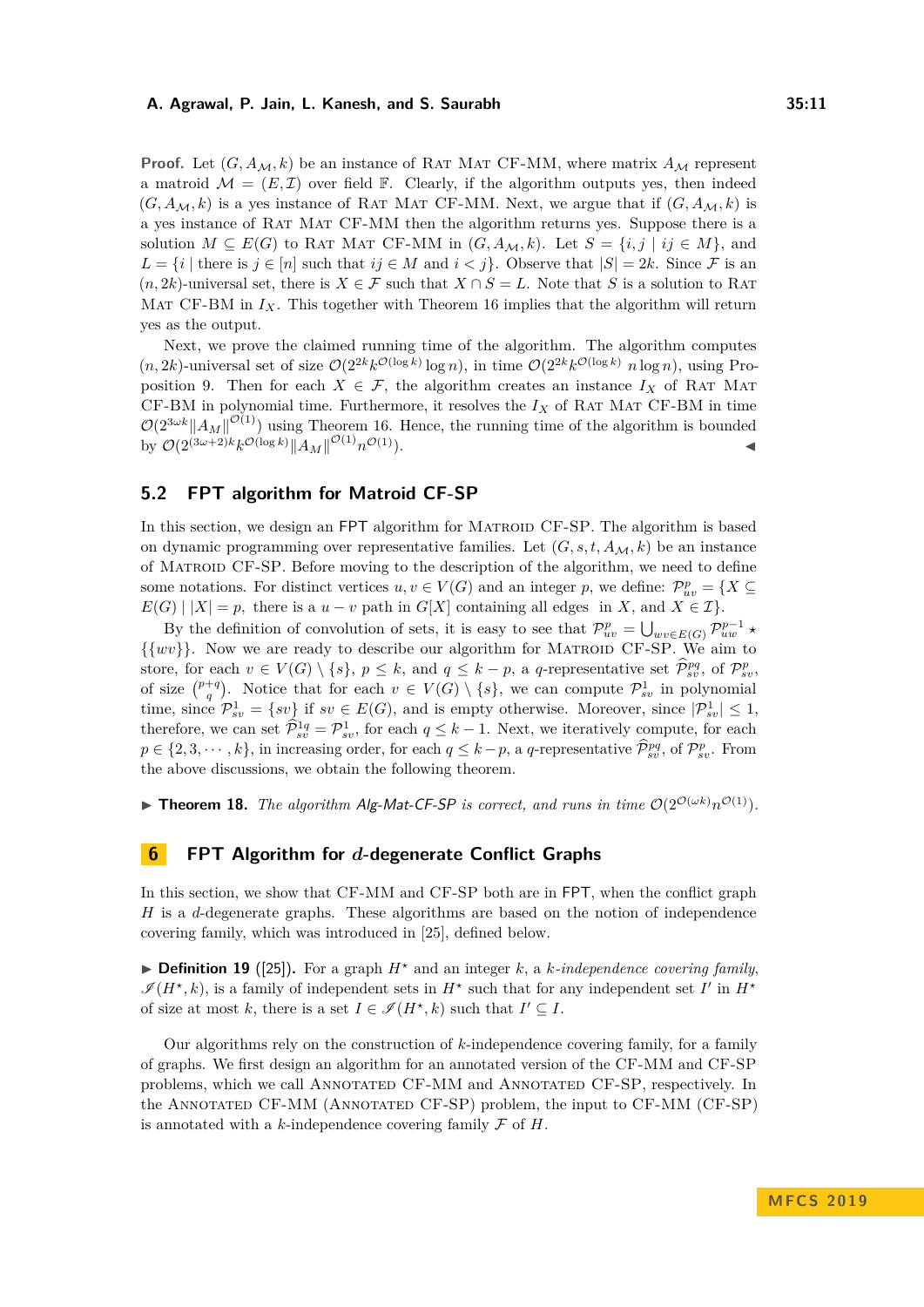#### **35:12 Parameterized Complexity of Conflict-Free Matchings and Paths**

**Algorithm 1** Alg-CF-MM (Alg-CF-SP). **Input:** A graph  $G$ ,((distinct) vertices  $s, t \in V(G)$ ), a conflict graph *H*, an integer *k*, and a *k*-independence covering family  $\mathcal F$  of  $H$ . **Output:** If there a set  $M \subseteq E$  of size k in *G* such that M is a matching in *G* (there is an  $s - t$  path in  $G[M]$ ) and M is an independent set in H, then yes, and no otherwise. **1 for** *each*  $I \in \mathcal{F}$  **do 2** | Let  $G_I$  be the graph with  $V(G_I) = V(G)$  and  $E(G_I) = I$ ; **<sup>3</sup> if** *G<sup>I</sup> has a matching (path) of size k* **then <sup>4</sup> return** yes; **<sup>5</sup> end <sup>6</sup> return** no ;

## **6.1 Algorithms for Annotated CF-MM and Annotated CF-SP**

In this section, we study the problems ANNOTATED CF-MM and ANNOTATED CF-SP. The algorithm that we design for them run in time polynomial in the size of the input. We give the algorithm  $Alg$ -CF-MM  $(Alg$ -CF-SP $)$   $(Alg$ orithm 1) for ANNOTATED CF-MM (Annotated CF-SP).

In the following lemma we prove the correctness of Alg-CF-MM (Alg-CF-SP).

◮ **Lemma 20.** *The algorithm* Alg-CF-MM (Alg-CF-SP) *is correct. Moreover, the algorithm runs in time polynomial in the size of the input.*

We use Alg-CF-MM (Alg-CF-SP) together with Independence Covering Lemma of [25] to obtain algorithms for CF-MM (CF-SP) when the conflict graph is *d*-degenerate or nowhere dense graph. Towards this we state some lemmata from [25] that we use in our algorithms.

▶ **Proposition 21.** [25, Lemma 1.1] *There is a randomized algorithm running in polynomial time, that given a d-degenerate graph H<sup>⋆</sup> and an integer k as input, outputs an independent* set  $I$ , such that for every independent set  $I'$  of size at most  $k$  in graph  $H^*$ , the probability *that*  $I' \subseteq I$  *is at least*  $({\binom{k(d+1)}{k}} \cdot k(d+1))^{-1}$ *.* 

**Proposition 22.** [25, Lemmas 3.2 and 3.3] *There are two deterministic algorithms*  $A_1$  *and*  $A_2$ , which given a *d*-degenerate graph  $H^*$  and an integer  $k$ , output independence covering  $families \mathscr{I}_1(H^{\star}, k)$  and  $\mathscr{I}_2(H^{\star}, k)$ , respectively, such that the following conditions are satisfied: i)  $A_1$  runs in time  $\mathcal{O}(|\mathscr{I}_1(H^{\star},k)|\cdot(n+m))$ , where  $|\mathscr{I}_1(H^{\star},k)| = {\kappa(d+1) \choose k} \cdot 2^{o(k(d+1))} \cdot \log n$ *and ii*)  $A_2$  *runs in time*  $\mathcal{O}(|\mathcal{I}_2(H^*, k)| \cdot (n + m))$ , *where*  $|\mathcal{I}_2(H^*, k)| = {k^2(d+1)^2 \choose k} \cdot (k(d + m))$  $1))^{\mathcal{O}(1)} \cdot \log n$ .

Next, using Proposition 21 and 22, together with Alg-CF-MM (Alg-CF-SP), we obtain randomized and deterministic algorithms, respectively for CF-MM (CF-SP), when the conflict graph is a *d*-degenerate graph.

 $\blacktriangleright$  **Theorem 23.** *There is a randomized algorithm, which given an instance*  $(G, H, k)$  *of*  $CF-MM(CF-SP)$ *, where H is a d-degenerate graph, in time*  $\binom{k(d+1)}{k} \cdot k(d+1) \cdot n^{\mathcal{O}(1)}$ *, either reports a failure or correctly outputs that the input is a* yes *instance of* CF-MM(CF-SP)*. Moreover, if the input is a* yes *instance of* CF-MM(CF-SP)*, then the algorithm outputs correct answer with a constant probability.*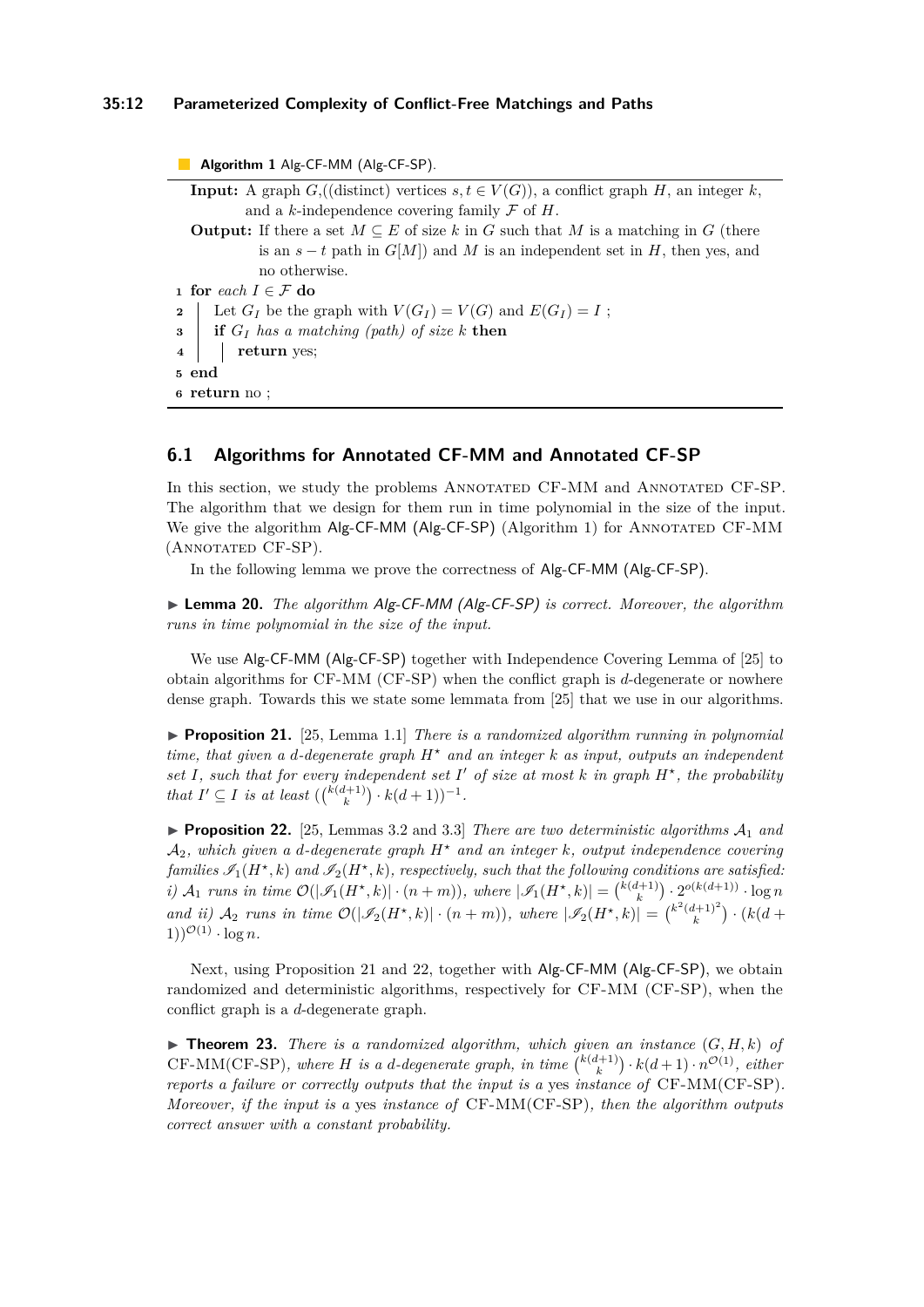**Proof.** Let  $(G, (s,t), H, k)$  be an instance CF-MM (CF-SP), where *H* is a *d*-degenerate graph. We repeat the following procedure  $(\binom{k(1+d)}{k} \cdot \widehat{k(d+1)})$  many times: i) the algorithm computes an independent set *I* in  $(H, k)$  using Proposition 21, and ii) the algorithm calls Alg-CF-MM (Alg-CF-SP) with input  $(G, (s, t)H, k, \{I\})$ .

The algorithm outputs yes, if in one of the calls to Alg-CF-MM (Alg-CF-SP), it receives a yes. Otherwise, the algorithm outputs no. The running time analysis of the above procedure follows from Proposition 21 and Lemma 20. Also, given a yes instance, the guarantee on success probability follows from Proposition 21, the number of repetitions, and Lemma 20. Moreover, from Lemma 20 the yes output returned by the algorithm is indeed the correct output to  $CF-MM(CF-SP)$  for the given instance. This concludes the proof.

► **Theorem 24.** CF-MM (CF-SP) *admits a deterministic algorithm running in time min*  $\{ {k(d+1) \choose k} \cdot 2^{o(k(d+1))} \cdot \log n, {k^2(d+1)^2 \choose k} \cdot (k(d+1))^{O(1)} \cdot \log n \} \cdot n^{O(1)},$  when the conflict graph *is a d-degenerate graph.*

**Proof.** Let  $(G, (s,t), H, k)$  be an instance CF-MM (CF-SP), where *H* is a *d*-degenerate graph. The algorithm starts by computing a k-independence covering family  $\mathscr{I}(H, k)$  of *H*. using Proposition 22. Next, we call  $\mathsf{Alg}\text{-}\mathsf{CF}\text{-}\mathsf{MM}$  ( $\mathsf{Alg}\text{-}\mathsf{CF}\text{-}\mathsf{SP}$ ) with the input  $(G, (s, t), H, k,$  $\mathcal{I}(H,k)$ ). The correctness and running time analysis of the above procedure follows from Proposition 22 and Lemma 20. This completes the proof.

# **7 Conclusion**

We studied conflict-free (parameterized) variants of MAXIMUM MATCHING (CF-MM) and SHORTEST PATH (CF-SP). We showed that both CF-MM and CF-SP are W[1]-hard, when parameterized by the solution size. In fact, our W[1]-hardness result for CF-MM holds even when the graph where we want to compute a matching is itself a matching and W[1]-hardness result of CF-SP holds even when the conflict graph is a unit interval graph. Then, we restricted our attention to having conflict graphs belonging to some families of graphs, where the INDEPENDENT SET problem is either polynomial time solvable or solvable in FPT time. In particular, we considered the family of chordal graphs and the family of *d*-degenerate graphs. For the CF-MM problem, we gave an FPT algorithm, when the conflict graph belongs to the family of chordal graphs. We observed that, we cannot obtain an FPT algorithm for the CF-SP problem when the conflict graph is a chordal graph. This holds because unit-interval graphs are chordal, and the problem CF-SP is W[1]-hard, even when the conflict graph is a unit-interval graph. For conflict graphs being *d*-degenerate, we obtained FPT algorithms for both CF-MM and CF-SP. Our results hold even when the conflict graph is a nowhere dense graph. Finally, we studied a variant of CF-MM and CF-SP, where instead of conflicting conditions being imposed by independent sets in a conflict graph, they are imposed by independence constraints in a (representable) matroid. We gave FPT algorithms for the above variant of both CF-MM and CF-SP.

An interesting question is to obtain (parameterized) dichotomy results for CF-MM and CF-SP, based on the families of graphs where the input graphs belong to. Another direction could be studying kernelization complexity for different families of graphs, and also to see what all FPT problems remain FPT with the conflicting constraints.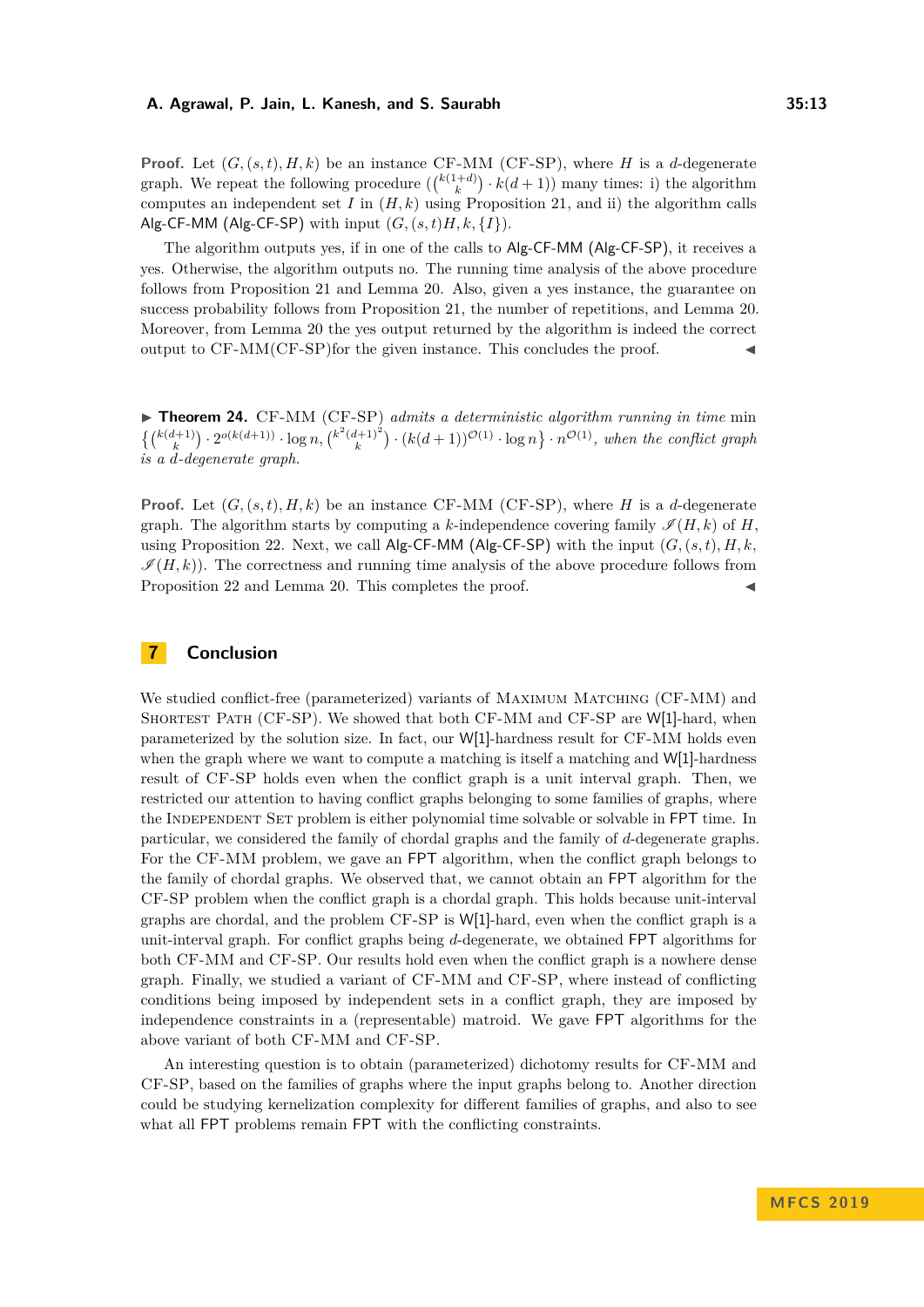## **35:14 Parameterized Complexity of Conflict-Free Matchings and Paths**

#### **References**

- **1** Akanksha Agrawal, Pallavi Jain, Lawqueen Kanesh, Daniel Lokshtanov, and Saket Saurabh. Conflict Free Feedback Vertex Set: A Parameterized Dichotomy. *43rd International Symposium on Mathematical Foundations of Computer Science, MFCS*, pages 53:1–53:15, 2018.
- **2** Akanksha Agrawal, Pallavi Jain, Lawqueen Kanesh, Pranabendu Misra, and Saket Saurabh. Exploring the Kernelization Borders for Hitting Cycles. *13th International Symposium on Parameterized and Exact Computation, IPEC*, pages 14:1–14:14, 2018.
- **3** Richard Bellman. On a routing problem. *Quarterly of applied mathematics*, 16(1):87–90, 1958.
- **4** Marek Cygan, Fedor V. Fomin, Lukasz Kowalik, Daniel Lokshtanov, Dániel Marx, Marcin Pilipczuk, Michal Pilipczuk, and Saket Saurabh. *Parameterized Algorithms*. Springer, 2015.
- **5** Andreas Darmann, Ulrich Pferschy, and Joachim Schauer. Determining a minimum spanning tree with disjunctive constraints. *International Conference on Algorithmic DecisionTheory (ADT)*, pages 414–423, 2009.
- **6** Andreas Darmann, Ulrich Pferschy, Joachim Schauer, and Gerhard J. Woeginger. Paths, trees and matchings under disjunctive constraints. *Discrete Applied Mathematics*, 159(16):1726–1735, 2011.
- **7** Edsger W Dijkstra. A note on two problems in connexion with graphs. *Numerische mathematik*, 1(1):269–271, 1959.
- **8** Rodney G. Downey and Michael R. Fellows. Fixed Parameter Tractability and Completeness. *Complexity Theory: Current Research*, pages 191–225, 1992.
- **9** Rodney G. Downey and Michael R. Fellows. *Fundamentals of Parameterized Complexity*. Texts in Computer Science. Springer, 2013.
- **10** Leah Epstein, Lene M. Favrholdt, and Asaf Levin. Online variable-sized bin packing with conflicts. *Discrete Optimization*, 8(2):333–343, 2011.
- **11** Guy Even, Magnús M. Halldórsson, Lotem Kaplan, and Dana Ron. Scheduling with conflicts: online and offline algorithms. *Journal of Scheduling*, 12(2):199–224, 2009.
- **12** Shimon Even and Oded Kariv. An  $O(n^{2.5})$  algorithm for maximum matching in general graphs. *Foundations of Computer Science (FOCS)*, pages 100–112, 1975.
- **13** J. Flum and M. Grohe. *Parameterized Complexity Theory (Texts in Theoretical Computer Science. An EATCS Series)*. Springer-Verlag, Secaucus, NJ, USA, 2006.
- **14** Fedor V. Fomin, Daniel Lokshtanov, Fahad Panolan, and Saket Saurabh. Efficient Computation of Representative Families with Applications in Parameterized and Exact Algorithms. *Journal of the ACM*, 63(4):29:1–29:60, 2016.
- **15** Fedor V Fomin, Daniel Lokshtanov, and Saket Saurabh. Efficient computation of representative sets with applications in parameterized and exact algorithms. *Symposium on Discrete Algorithms (SODA)*, pages 142–151, 2014.
- **16** Harold N. Gabow, Shachindra N Maheshwari, and Leon J. Osterweil. On two problems in the generation of program test paths. *IEEE Transactions on Software Engineering*, 2(3):227–231, 1976.
- 17 Fǎnicǎ Gavril. The intersection graphs of subtrees in trees are exactly the chordal graphs. *Journal of Combinatorial Theory, Series B*, 16(1):47–56, 1974.
- **18** Michel Gendreau, Gilbert Laporte, and Frédéric Semet. Heuristics and lower bounds for the bin packing problem with conflicts. *Computers & OR*, 31(3):347–358, 2004.
- **19** Pallavi Jain, Lawqueen Kanesh, and Pranabendu Misra. Conflict Free Version of Covering Problems on Graphs: Classical and Parameterized. *Computer Science - Theory and Applications - 13th International Computer Science Symposium in Russia (CSR)*, pages 194–206, 2018.
- **20** Klaus Jansen. An approximation scheme for bin packing with conflicts. *Journal of combinatorial optimization*, 3(4):363–377, 1999.
- **21** Minghui Jiang. On the parameterized complexity of some optimization problems related to multiple-interval graphs. *Theoretical Computer Science*, 411(49):4253–4262, 2010.
- **22** Ton Kloks. *Treewidth, Computations and Approximations*, volume 842 of *Lecture Notes in Computer Science*. Springer, 1994.